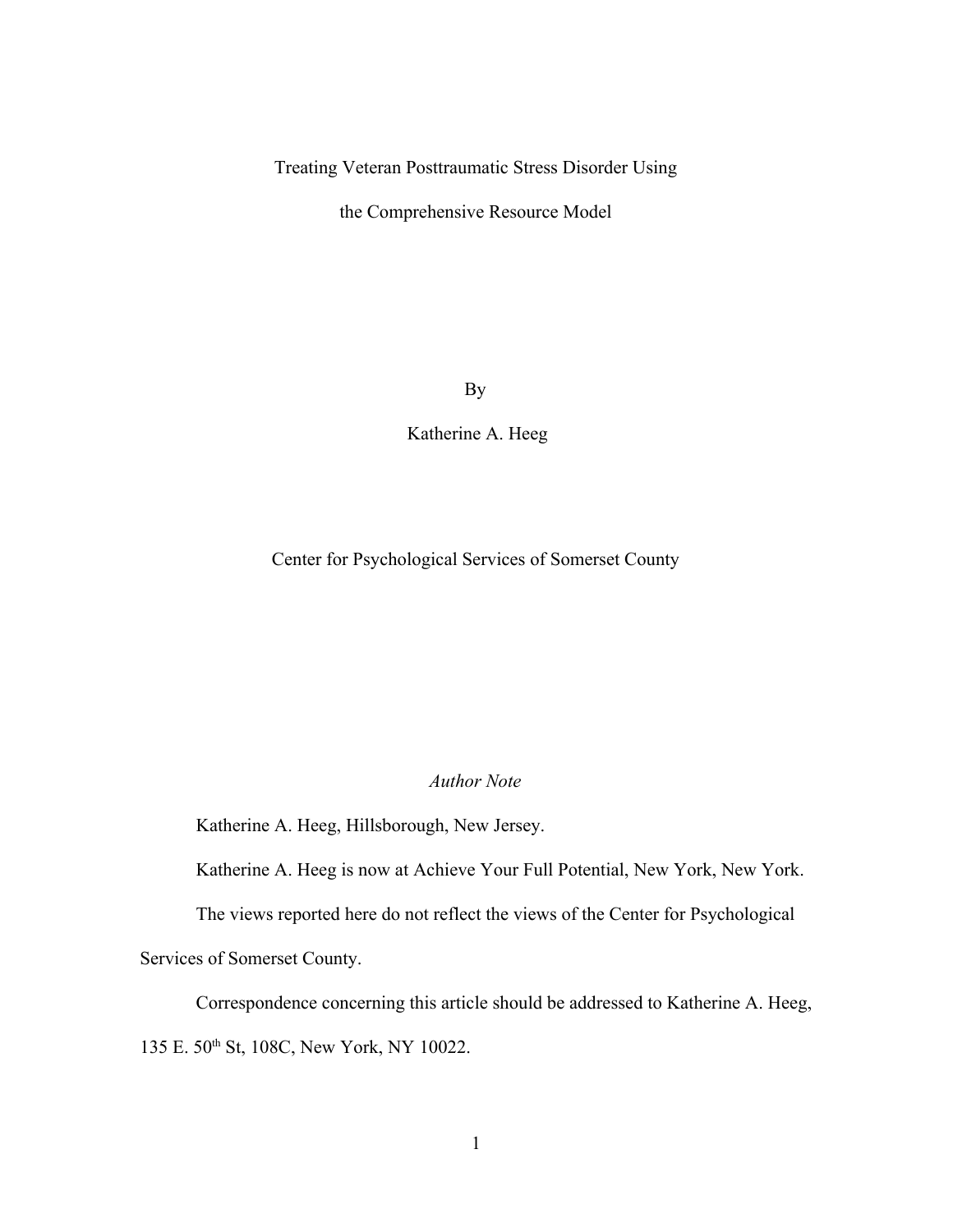Email: Kathy@AchieveYourFullPotential.net

#### **Abstract**

The Comprehensive Resource Model is a groundbreaking new psychotherapeutic treatment modality with broad possibilities for use with the military veteran population. *Objective:* This article describes in detail a clinical case example where this modality was used with a military veteran presenting with severe PTSD symptoms. *Method:* Six 60-75 minute treatment sessions with the veteran are described, and client symptoms were measured before and after treatment and at a two year follow up using the Posttraumatic Diagnostic Scale, Hospital Anxiety and Depression scale, and Clinical Global Impression scale. *Results:* Findings showed that the treatment was effective at relieving the worst symptoms (dissociation and flashbacks) even after two years. Some symptoms remained such as hypersensitivity to loud noises. *Conclusion:* The Comprehensive Resource Model, specifically the Resource Energy Grid, provided a safe, effective way to treat some of the most challenging symptoms in trauma therapy. Studies on larger sample sizes would be necessary for generalizability. An Appendix by the spouse of the subject provides additional support for the findings.

Keywords: Comprehensive Resource Model, combat PTSD, dissociation, Resource Energy Grid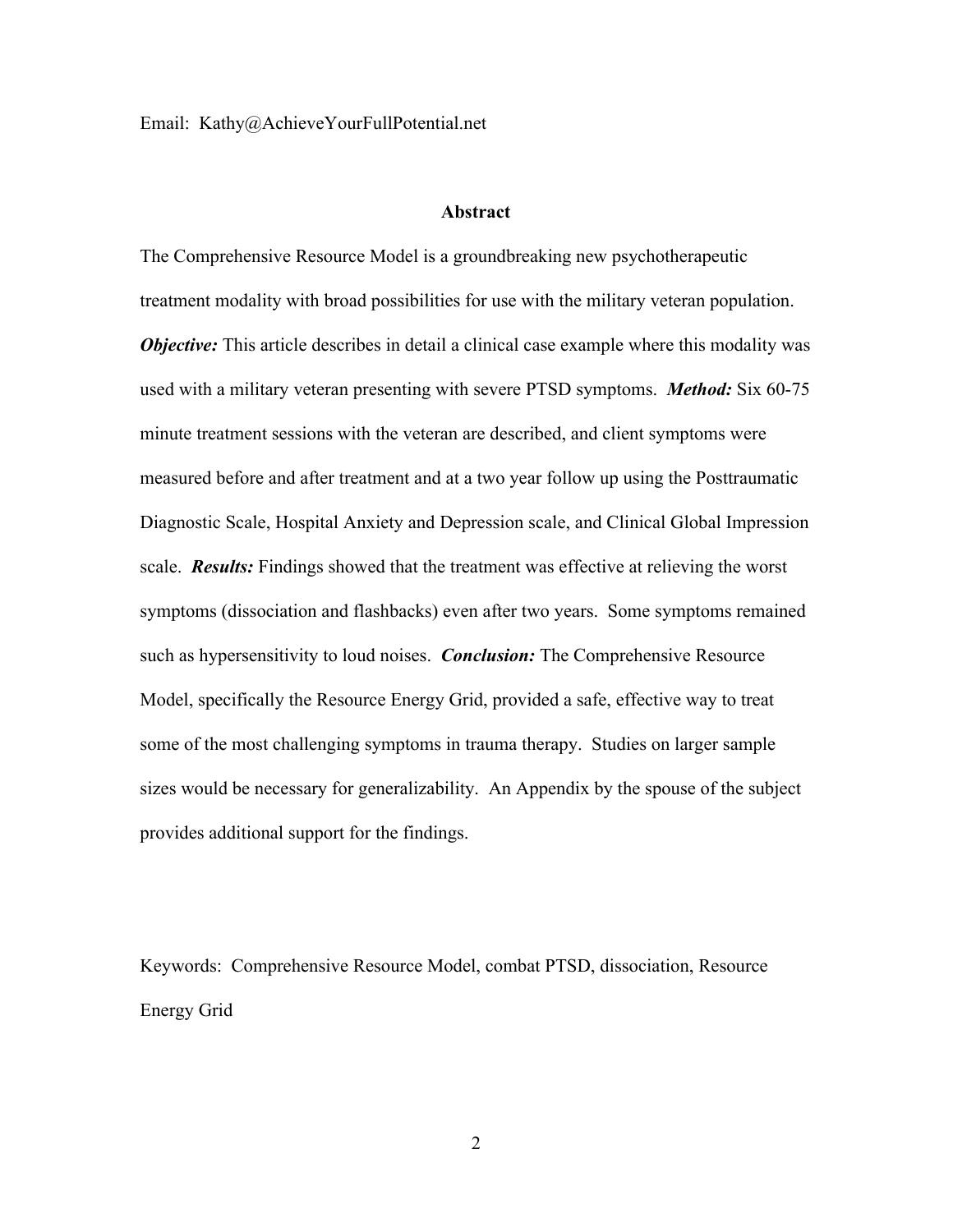The purpose of this article is to introduce the Comprehensive Resource Model of psychotherapy with a clinical case study. The Comprehensive Resource Model was formerly called the Resource Model of Brainspotting. To date, no articles or books have been written specifically about this model in the professional literature. This case report attempts to test the effectiveness of the Comprehensive Resource Model, specifically a clinical tool called the Resource Energy Grid. Pre and post treatment questionnaires are used to measure results. This article attempts to show that the Comprehensive Resource Model is a practical and effective therapeutic modality for treating Posttraumatic Stress Disorder related to military service.

The Comprehensive Resource Model is a new psychotherapy treatment for Posttraumatic Stress Disorder (PTSD) and Complex Posttraumatic Stress Disorder. It has some similarities to the evidence-based treatment Eye Movement Desensitization Reprocessing (EMDR), and Brainspotting, a modality that uses focused eye position. While EMDR primarily uses eye movements, Brainspotting predominantly uses focused eye positions. Corrigan and Grand (2013) define Brainspotting:

Brainspotting is a psychotherapy based in the observation that the body activation experienced when describing a traumatic event has a resonating spot in the visual field. Holding the attention on that Brainspot allows processing of the traumatic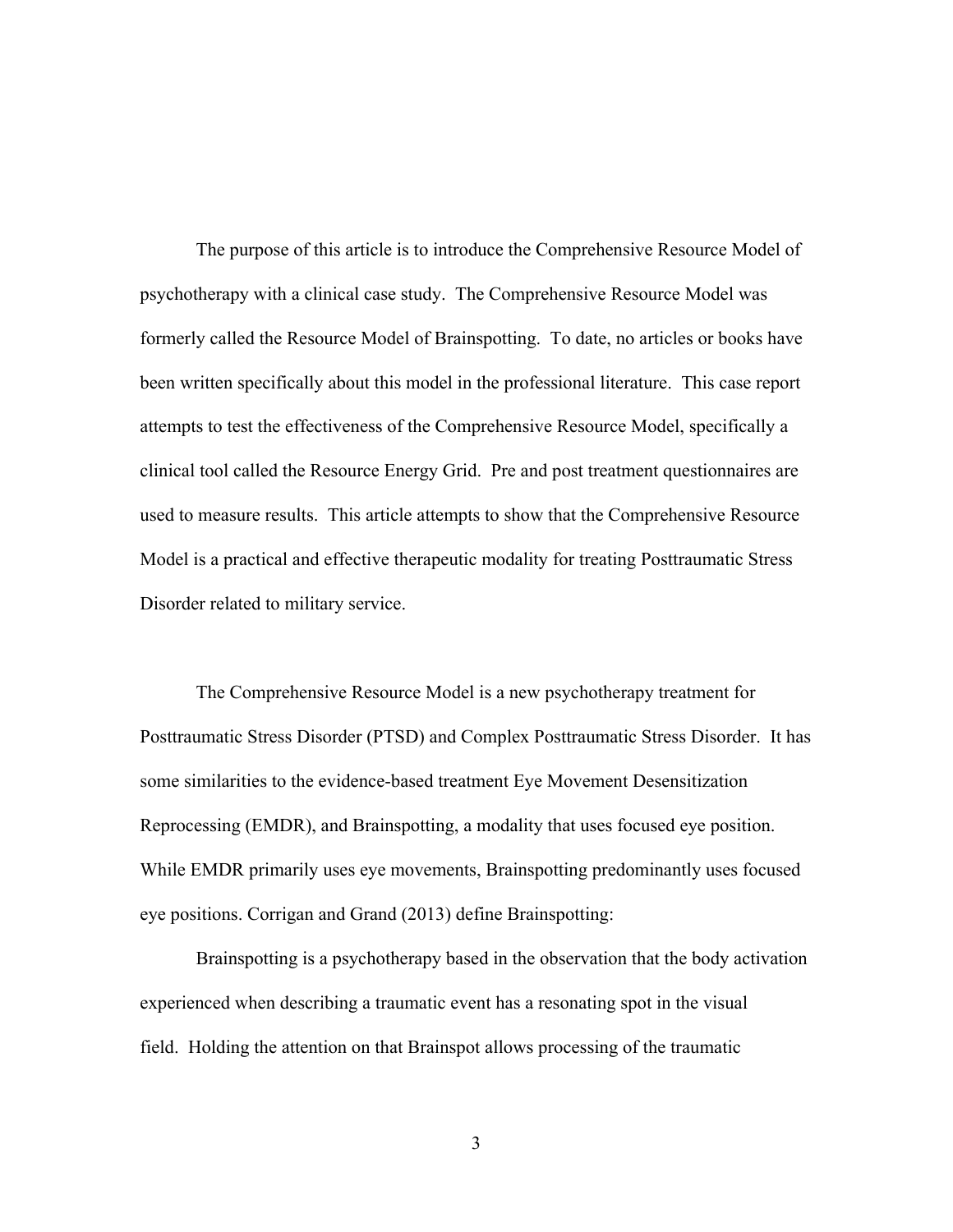event to flow until the body activation has cleared. This is facilitated by a therapist focused on the client and monitoring with attunement (p. 1).

Grand (2010) further defines Brainspotting below.

A "Brainspot" is the eye position which is related to the energetic/emotional activation of a traumatic or emotionally charged issue within the brain. Located by eye position, paired with externally observed and internally experienced reflexive responses, a Brainspot is actually a physiological subsystem holding emotional experience in memory form. Brainspotting stimulates and promotes deep processing, integrating, and healing activity within the brain. This appears to take place within the brain's emotional centers at a reflexive and cellular level. It typically results in a de-conditioning of previously conditioned, maladaptive emotional, psychological, and somatic responses and patterns. It appears to stimulate, focus, and activate the body's inherent capacity to heal itself from trauma.

The Comprehensive Resource Model appears to take the above process even further, adding another six nested, primary resources and four secondary resources which are utilized sequentially, concurrently, or individually as needed throughout the therapy work. The use of these layered resources creates a streamlined, highly effective level of somatic resourcing and brain-based neurobiological rewiring. The component of the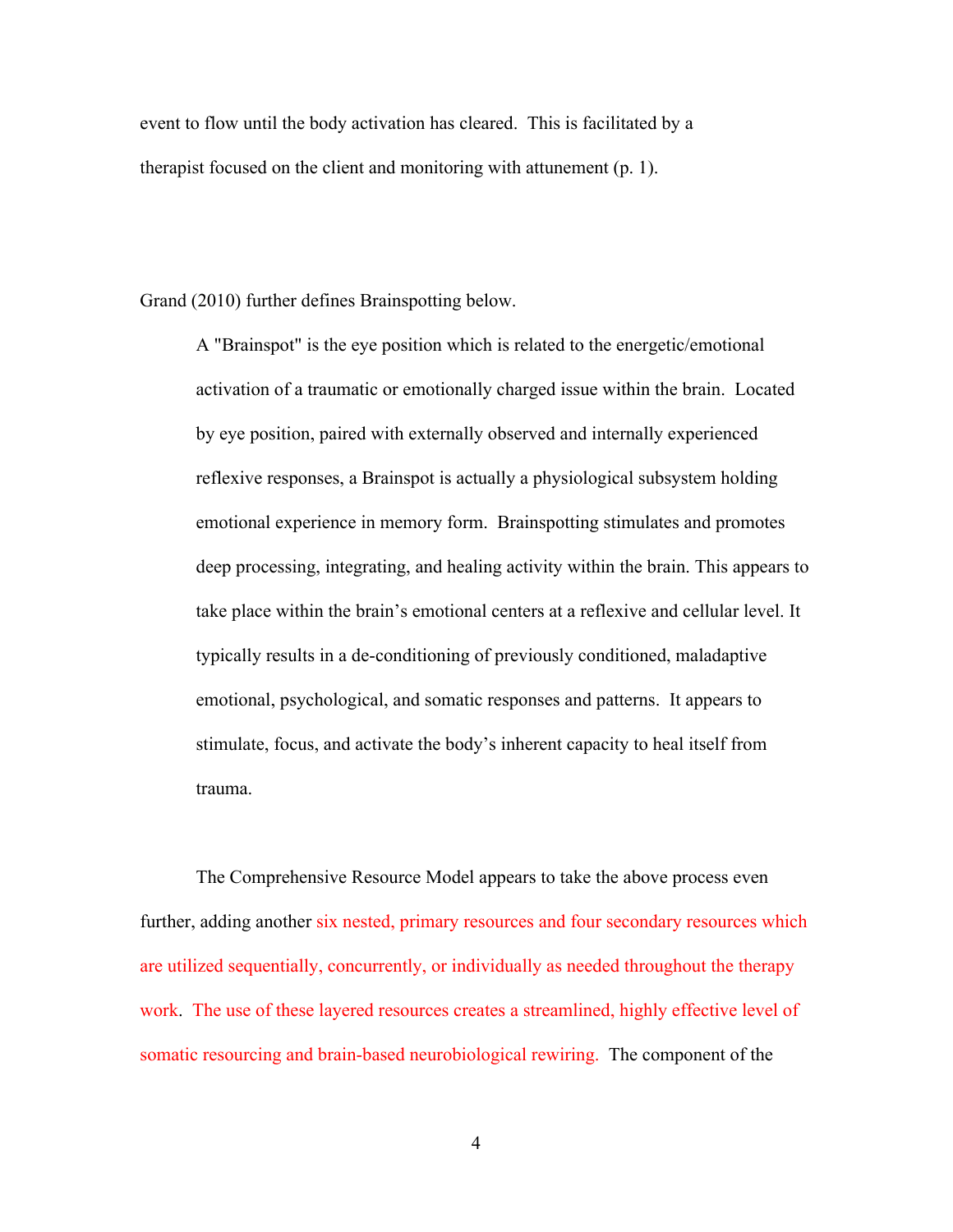CRM model which was used as the primary resource in this particular case is the Resource Energy Grid, during which a client identifies grounded, centered, present, solid areas of the body and connects them together, creating an internal resource, and from there, a corresponding eye position is found which anchors this state physiologically, and the traumatic reprocessing work begins. Lisa Schwarz, M.Ed., developed the Comprehensive Resource Model (Schwarz 2009). Brainspotting was used in her clinical psychology practice with clients diagnosed with Dissociative Identity Disorder (DID) and Dissociative Identity Disorder Not Otherwise Specified (DDNOS), and the Comprehensive Resource Model evolved out of her work with that population (Schwarz 2009). An upcoming book *The Comprehensive Resource Model for the treatment of complex posttraumatic stress disorder* is currently being written by Frank Corrigan and Lisa Schwarz (L. Schwarz, personal communication, January 13, 2014).

#### **Working with Trauma and Dissociation**

In the DSM 5 diagnostic criteria for Posttraumatic Stress Disorder, exposure to actual or threatened death through directly experiencing the traumatic event is one way the disorder might develop. Dissociative symptoms are considered "intrusion symptoms associated with the traumatic event(s), beginning after the traumatic event(s) occurred" (DSM 5, 2013, p. 271). Recurrent distressing memories and dreams related to trauma may occur, or:

Dissociative reactions (e.g., flashbacks) in which the individual feels or acts as if the traumatic event(s) were recurring. (Such reactions may occur on a continuum,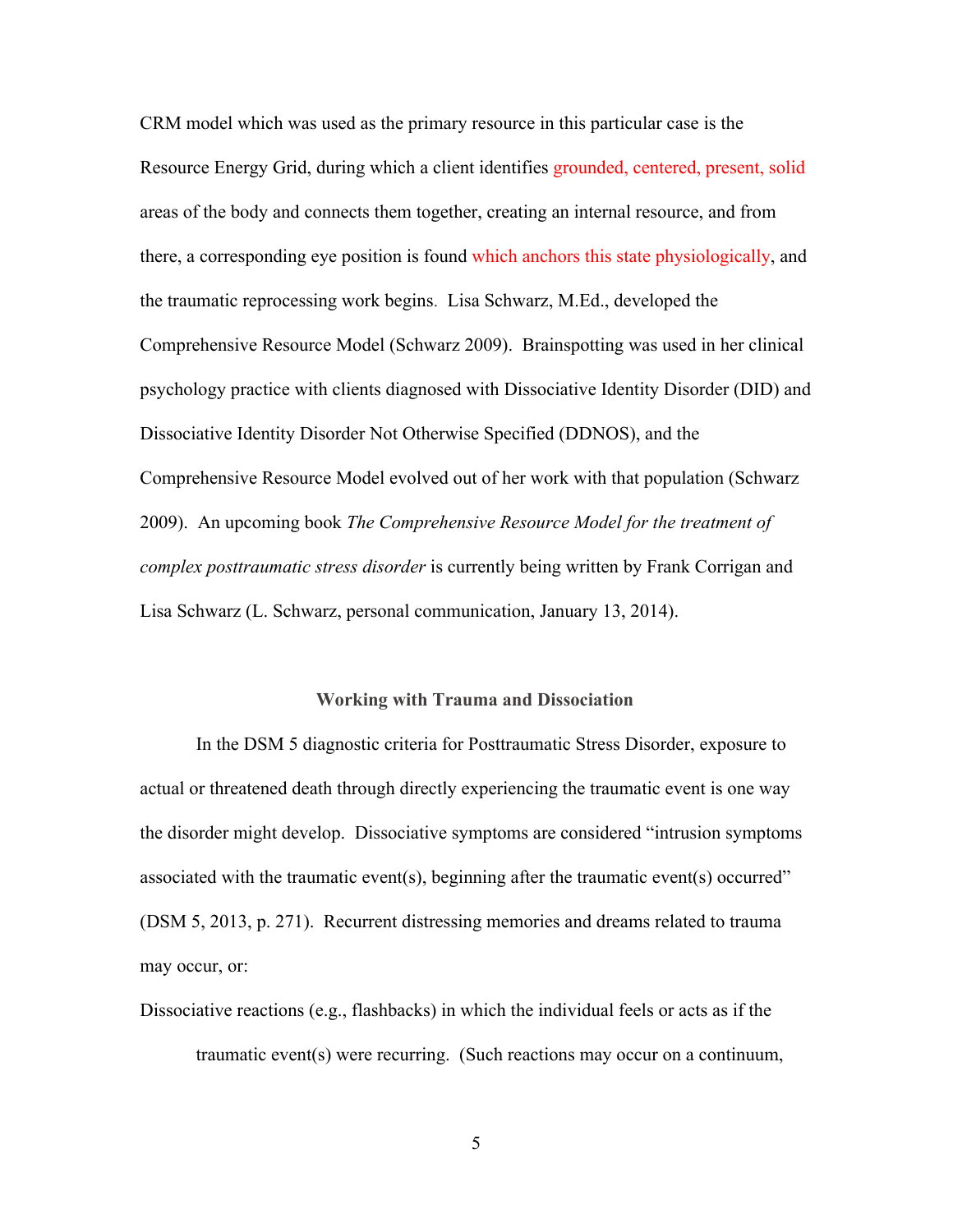with the most extreme expression being a complete loss of awareness of present surroundings.) (DSM 5, 2013, p. 271).

Robert Scaer (2004) coined the term "trauma capsule" to describe traumatic memories held in the brain. The Comprehensive Resource Model attempts to resolve the problem of trauma capsules. Scaer best describes dissociation within PTSD below.

Dissociation has its roots in the procedural memories for remote traumatic events, and that the confusion between past and current events is the defining feature of dissociation. Current thinking would suggest that when patients have dissociated, they are experiencing distorted perceptions in a variety of possible areas – reality, time, memory, sense of self, sense of the body, etc. In fact, what they are experiencing are perceptions that have been stored in survival-based procedural memory as if they reflect the experience of the present moment. . . The primary diagnostic criteria for PTSD reflect that posttraumatic symptoms to a significant degree relate to abnormal memory processes – dreams, flashbacks, intrusive thoughts and images, cue-related anxiety and startle, avoidance of exposure to reminders of the trauma. Although the other important criteria for PTSD include arousal and avoidance criteria, one could make the case that the entire symptom complex of PTSD is based on the premise that an event that occurred in the past is perceived as a lived event that is still in the present. . . .trauma therefore could be defined as a *corruption of perception of time and memory. . . .*The primary function of procedural memory is the acquisition of information and skills that are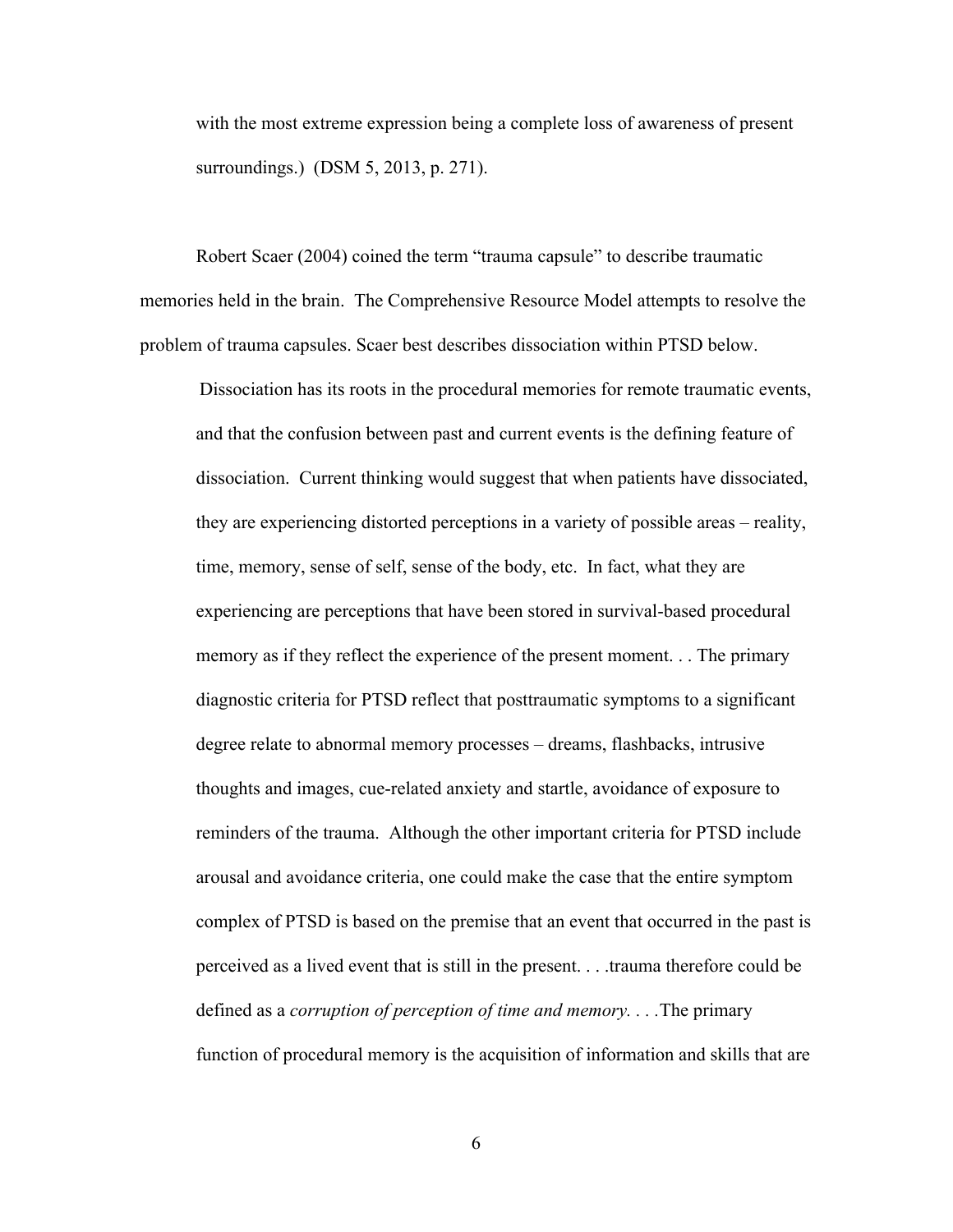necessary for survival. And most of these have to do with the unconscious functioning of your body (pp. 2-3).

Furthermore, implicit memories are stored in sensory form, while explicit memories are stored in narrative form. Stress hormones adrenaline and cortisol (released during attachment disruption or trauma) shut down the hippocampus, preventing integration from implicit to explicit memory (Image 1). In Image 1, the circle containing bubbles represents the trauma capsules, or disturbing life experiences we accumulate over time. The way we make a memory is similar to the way we digest food: our bodies take what is needed and then waste is eliminated. In order for a memory to "digest," it must process through the hippocampus, which is shown in the bottom center of Image 1. However, when a traumatic event is experienced, stress hormones adrenaline and cortisol are released, stopping the memory from being integrated into explicit memory, and the memory remains stuck in its sensory state form (Schwarz, 2009). With Comprehensive Resource Model therapy, traumatic memories are accessed through either eye position or body activation and process through the hippocampus, releasing the disturbing aspects of the traumatic memory until it is no longer bothersome and can integrate into autobiographical memory.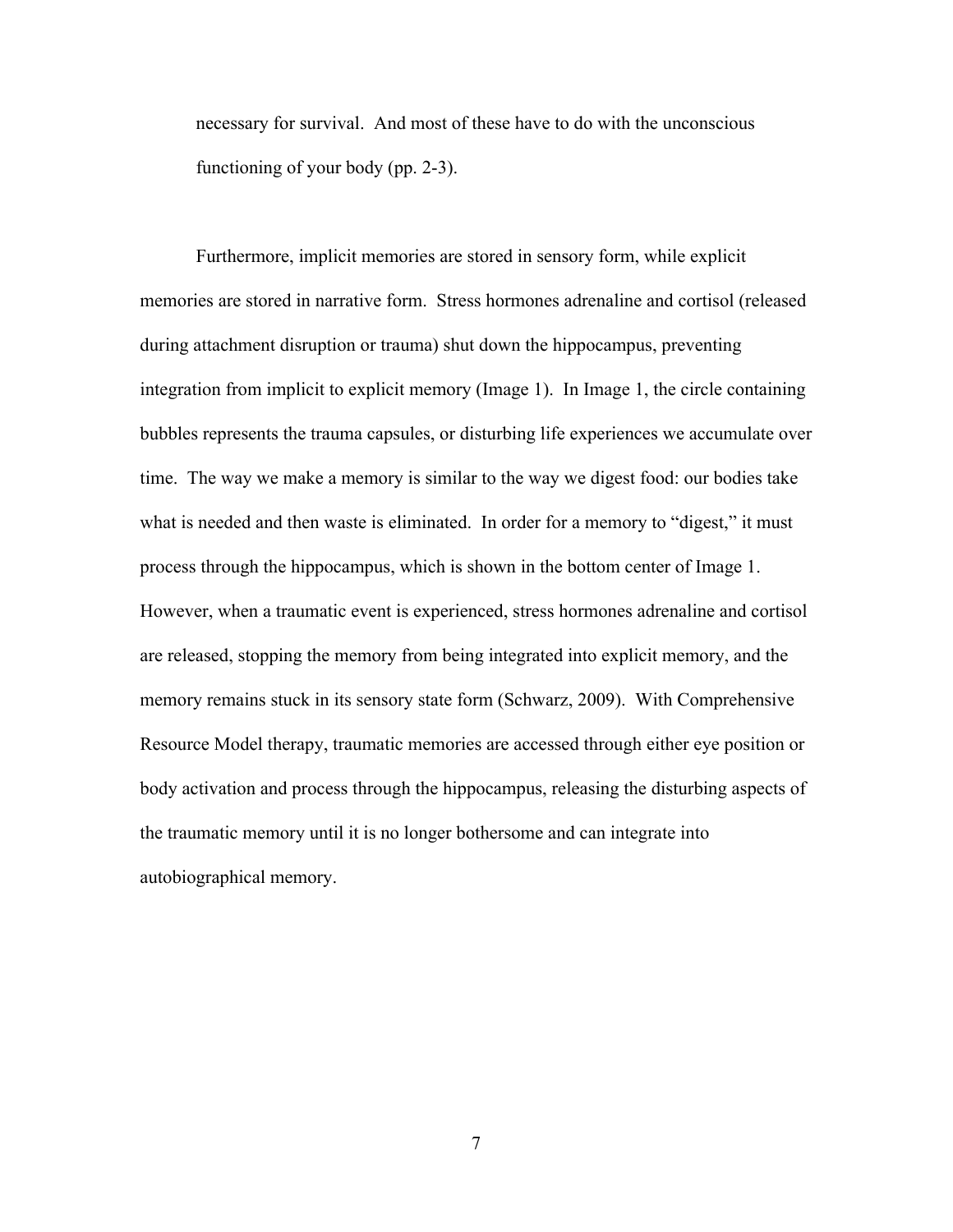## *Image 1*



## **A New Model**

One of the biggest challenges in treating the mental health symptom of dissociation during trauma treatment is keeping clients grounded and supported while reprocessing traumatic memories without becoming emotionally flooded, detached, ungrounded and "checked out" or dissociative. While other trauma therapies might suggest in their theoretical conceptualization that a client presenting with dissociative features "is not ready" for trauma reprocessing work, the Comprehensive Resource Model provides a safe, effective way to help clients reprocess traumatic memories. The Resource Energy Grid is a clinical tool that works like this: the therapist asks the client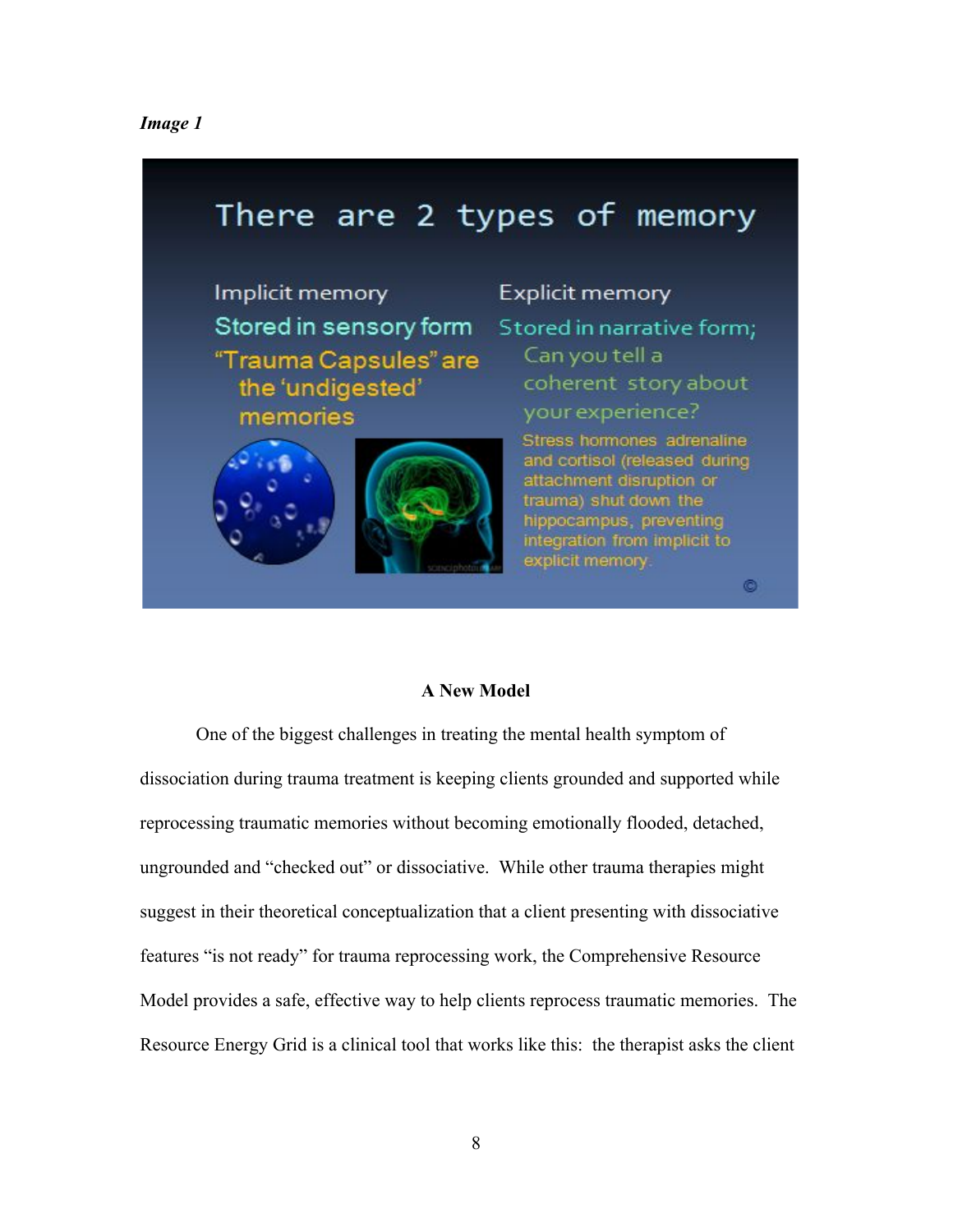to direct his or her attention inward to the body and find a physical location that feels grounded, centered, solid, present; the client says "my feet feel okay;" then the therapist asks the client to identify grounded, solid, centered, present spot, and the client says "my knees" and the therapist instructs the client to draw an imaginary line on the inside of the body connecting the feet up to the knees. In this manner, a series of seven "okay" spots, including an energy release spot, are linked together, even within people who often have multiple somatic complaints. From there, the therapist assists the client in finding the eye position that corresponds with the felt sense of the connected points, or the grid as a whole. The client is invited to stay on this eye position while the trauma material is remembered, released, and re-processed. Comprehensive Resource Model clinicians have found that by using this Resource Energy Grid as a tool, dissociative clients manage to stay present during therapeutic work and the majority do not decompensate after sessions or between sessions during which they reprocessed deeply disturbing traumatic life experiences. For clients who are unable to "find" any felt sense of somatic resources as building material for the grid, the use of other components of the CRM are mobilized in order to allow for somatically dissociated clients to achieve success in terms of developing a conscious connection to their body.

In the author's experience, the Resource Energy Grid is an essential clinical tool. Without the use of this tool, the clinician can unintentionally trigger a client's trauma capsule holding psychological pain. Clients can become emotionally flooded, feel unglued, and decompensate. This is the clinician's equivalent to stepping on a landmine.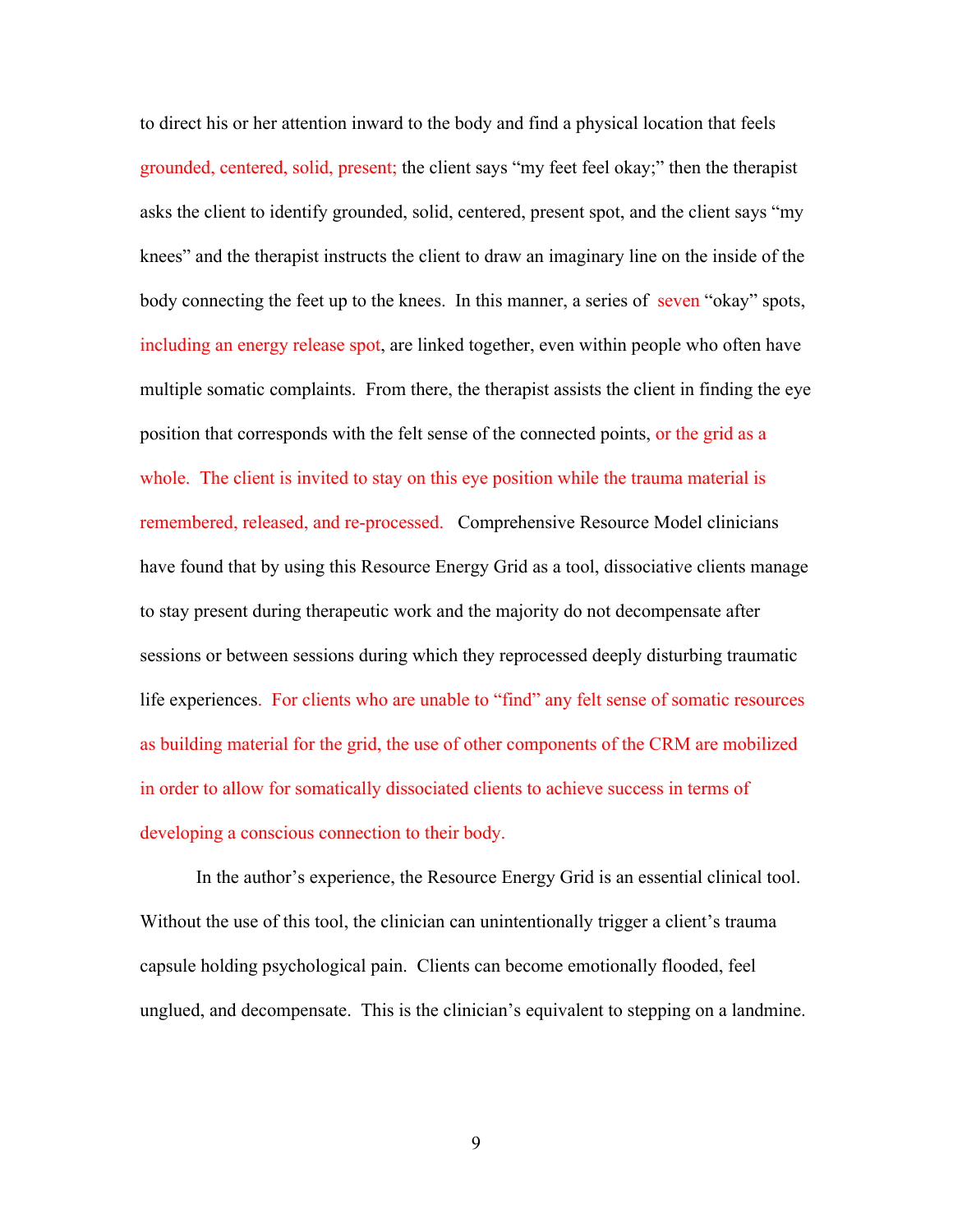The Resource Energy Grid provides an added safety feature: consider it the seatbelt for trauma work.

The Comprehensive Resource Model has clients evaluate their own distress levels. This is accomplished through the Subjective Units of Disturbance scale (SUD), which was created by Joseph Wolpe (1969). This scale is used by therapists to evaluate client distress levels and indicate client progression. Clients are asked, "On a scale of zero to ten, with ten being the worst distress level imaginable and zero being no bother or neutral, how much does the traumatic incident bother you now?" During EMDR treatment, the goal is to achieve a zero SUD score. Unlike EMDR, Comprehensive Resource Model clinicians might instruct the client to increase their SUD score as high as it will go by saying, "Close your eyes and go inside and think of the traumatic event and do whatever you have to do to activate the distress level as high as it will go." When neurobiological resources are identified and developed in the context of this high level of distress, before the actual processing begins, the power and effectiveness of the resourcing throughout the trauma work is assured. Repetition is required for learning any new behavior, and it seems that by repeating this process, the new, more adaptive neural pathways become strengthened.

## **Single-Subject Design**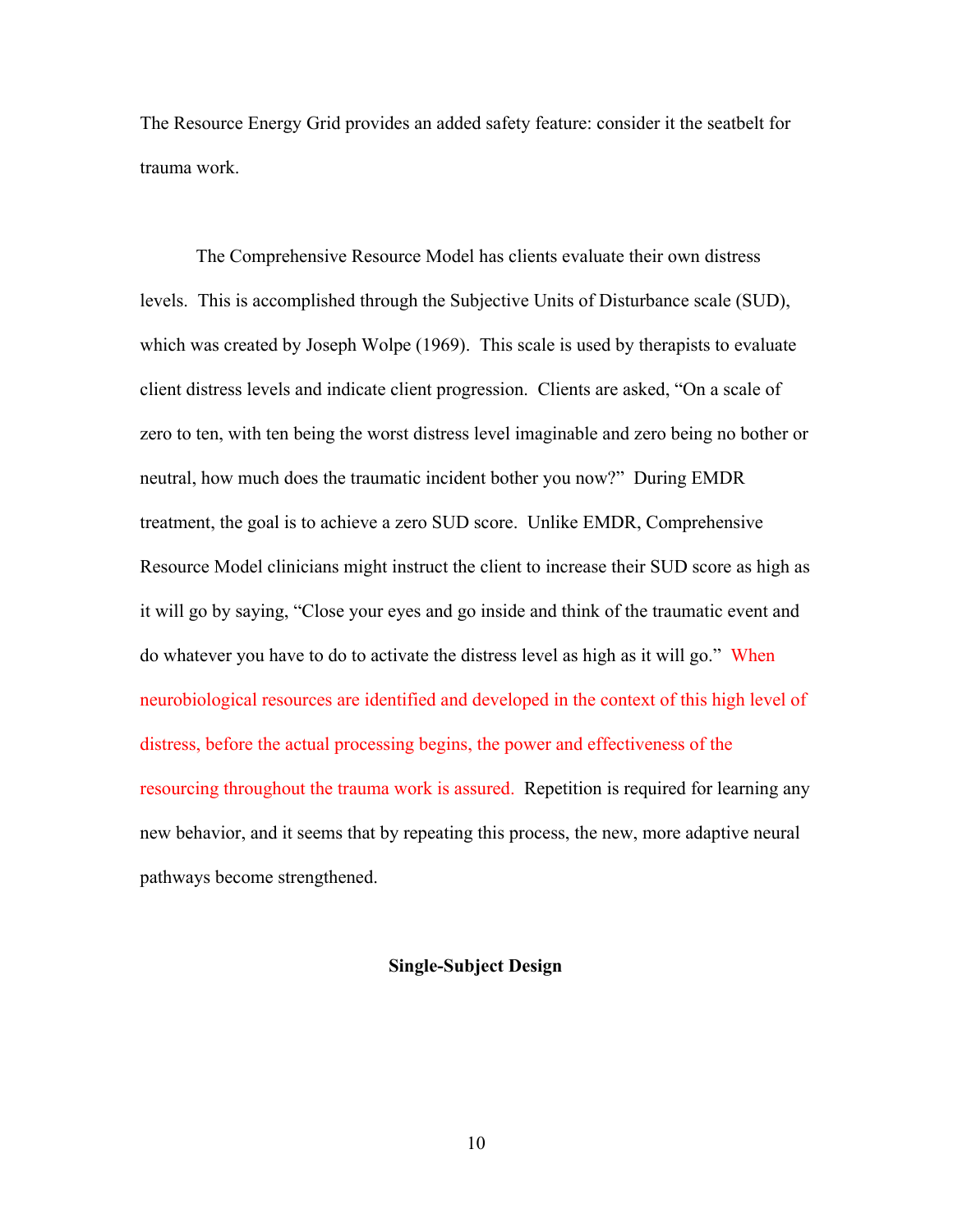Single-subject designs have played an important role in the history of behavioral research. Reading an individual case study can be more tangible than abstract data from a larger study. Rubin and Babbie (1993) write:

Significant scientific advances do not necessarily require the use of large-scale studies that attempt to verify hypotheses. Important contributions also can be made by exploratory studies that use more flexible methods, including smaller samples, in efforts to discover new insights and generate hypotheses and theories for which generalizability can be tested later in more tightly controlled studies using larger, probability samples (p. 297).

Pre-treatment, post-treatment, and follow-up assessments were administered by the author. The assessment instruments used were: The Posttraumatic Diagnostic Scale (PDS; Foa, 1995); the Hospital Anxiety and Depression Scale (HADS; Zigmod & Snaith, 1983); and the Clinical Global Impression (CGI), which is used to assess treatment response in psychiatric patients. The questionnaires were given prior to the first session, at the fifth session, and two years following the conclusion of treatment.

The Posttraumatic Diagnostic Scale, or PDS, is described below by Foa, E., Cashman, L., Jaycox, L., & Perry, K. (1997).

The PDS is a 49-item self-report measure recommended for use in clinical or research settings to measure severity of PTSD symptoms related to a single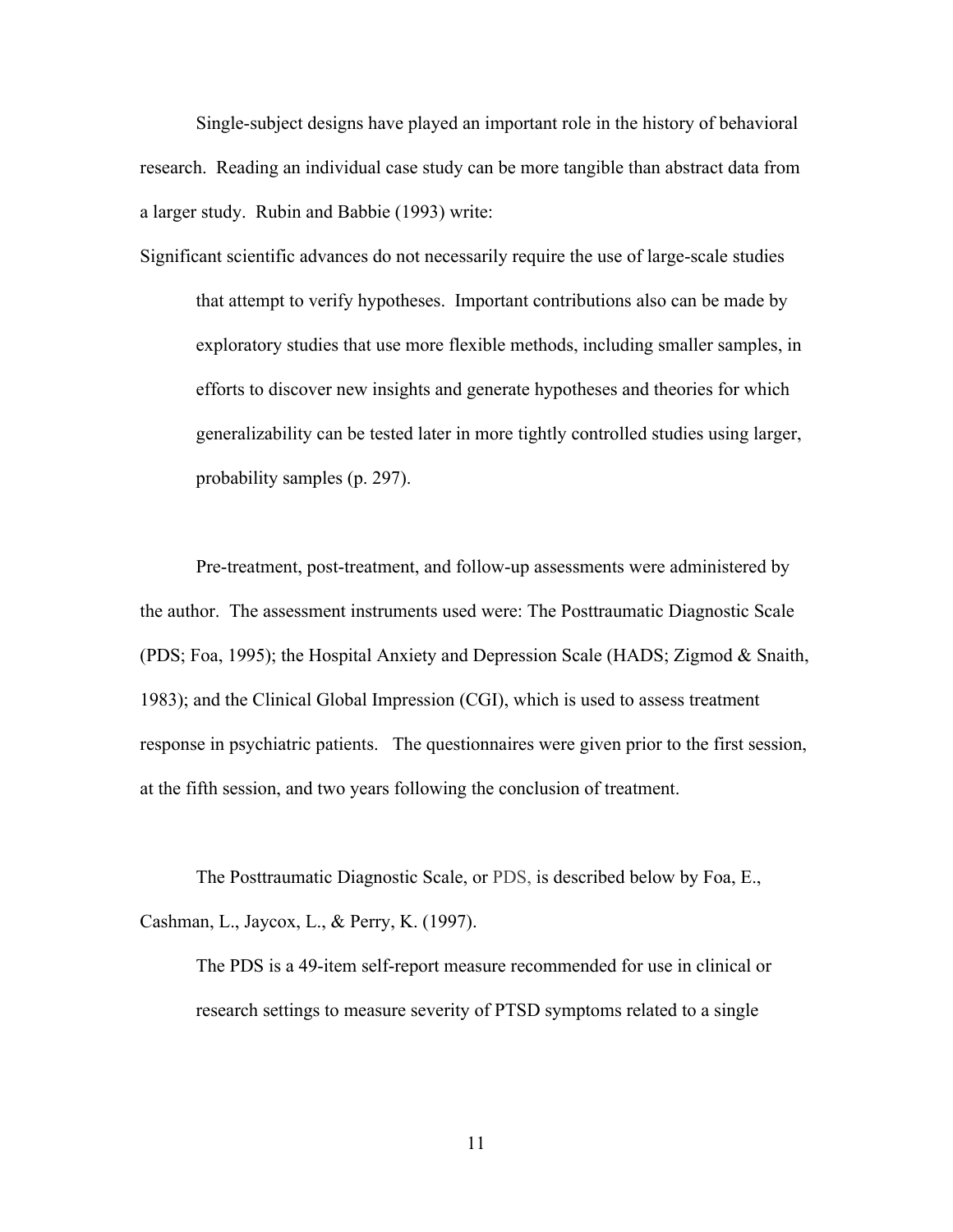identified traumatic event. The PDS has four sections. Part 1 is a trauma checklist. In Part 2, respondents are asked to describe their most upsetting traumatic events . . . Part 3 assesses the 17 PTSD symptoms. Respondents are asked to rate the severity of the symptom from 0 ("not at all or only one time") to 3 ("5 or more times a week / almost always"). Part 4 assesses interference of the symptoms. The PDS yields a total severity score (ranging from 0 to 51).

The PDS has been validated on individuals aged 18-65 (Foa, 1995). Results were hand

scored by the author.

The Hospital Anxiety and Depression Scale (HADS) was developed by Zigmond and Snaith (1983) and is commonly used by doctors to determine the levels of [anxiety](http://en.wikipedia.org/wiki/Anxiety) and depression that a patient is experiencing not related to medical illness. The HADS is a 14 item scale; seven of the items relate to Anxiety (A) and seven relate to Depression (D). There are three categories for scoring the HADS:  $0-7 =$  Normal,  $8-10 =$ Borderline abnormal (borderline case), and 11-21 = Abnormal (case).

The Clinical Global Impressions scale (CGI) is a three item observer-rated scale commonly used to measure symptom severity, global improvement, and therapeutic response. For this case study, only one of the three items was used, the CGI Improvement scale. This is a seven point scale that requires the clinician to assess how much the patient's illness has improved or worsened relative to a baseline state at the beginning of the intervention and rated as: 1-significantly improved; 2-much improved;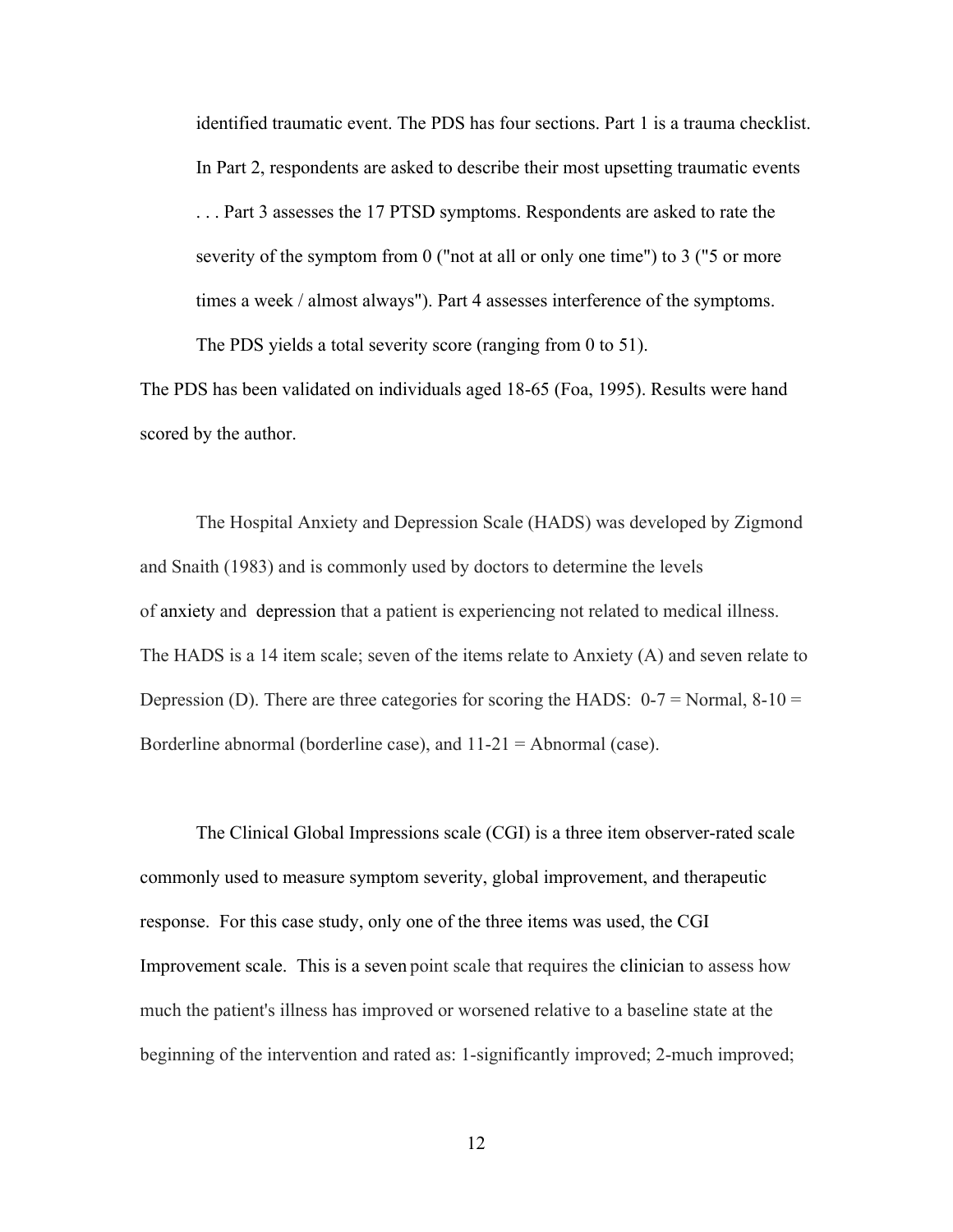3-minimally improved; 4-no change; 5-minimally worse; 6-moderately worse; or 7-significantly worse.

#### **Case Report**

Mark was a 29 year-old biracial married man who came to treatment after a disturbing dissociative episode. Mark served in the military for eight years; five years included active duty combat deployment overseas. Mark served in a leadership position and received an honorable discharge. While deployed, Mark escaped some life threatening situations, but what was most difficult for him was assigning which of his fellow soldiers went out on convoys. One of his comrades "didn't make it back" and another one lost his legs.

Mark reported that when he went through his exit process from the Marines, he was evaluated by a psychiatrist. When the psychiatrist told him he had PTSD, he dropped out and refused to return to her or any other military service related mental health evaluator. He reported his reason was that he did not want to be "drugged up" (prescribed large amounts of psychotropic medication). Mark was accurate here; Bessel van der Kolk (2007) states that "A good psychological intervention like eye movement desensitization and reprocessing (EMDR) has an effect size of 2.2 compared with an SSRI having an effect size of 0.48. It is about 5 times as powerful." Mark acknowledged having a tough time re-entering the civilian world, and frequently found himself engaging in physical altercations. Mark also reported jumping out of moving vehicles, including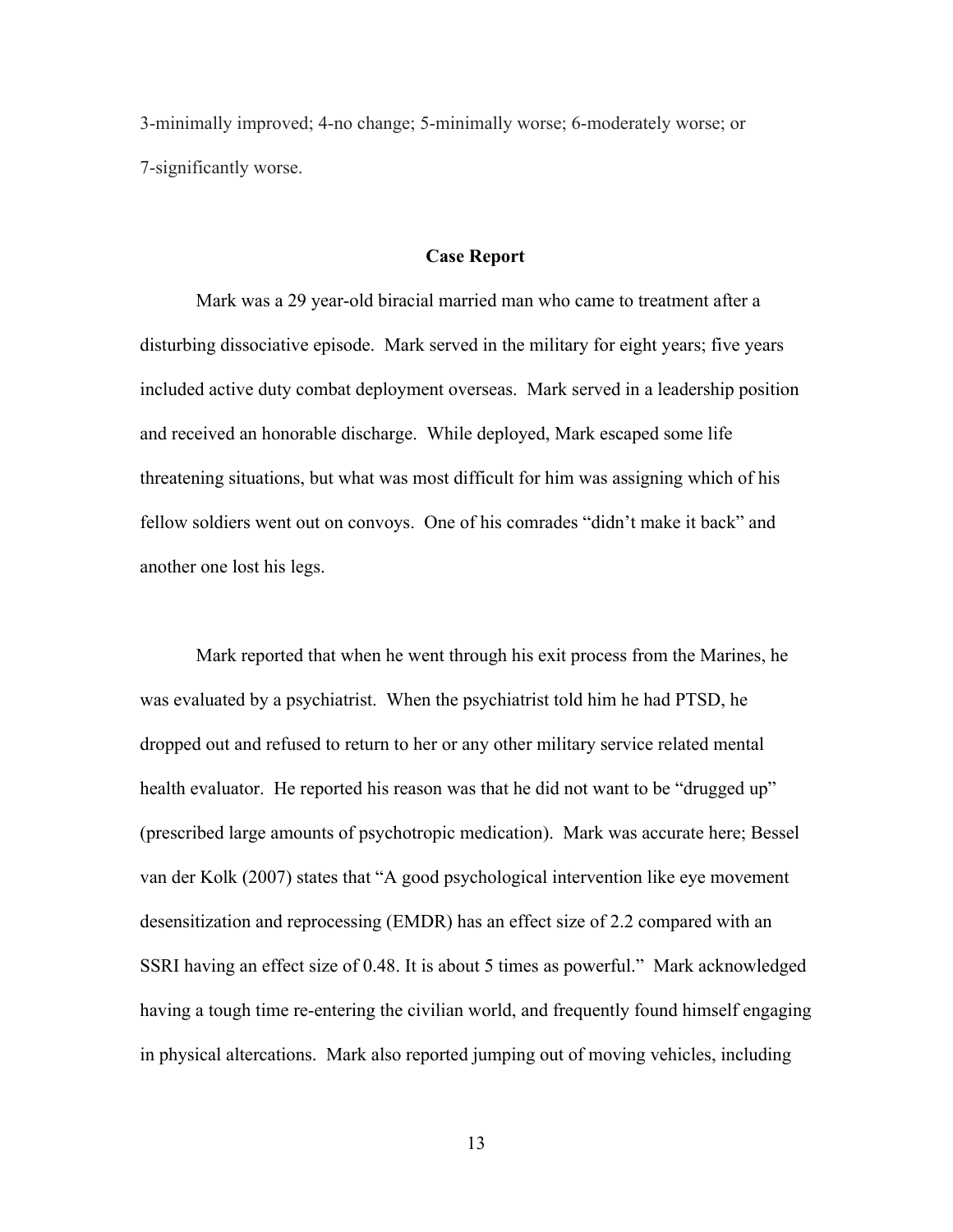on one occasion when he jumped out of a car and disappeared into the woods. Alcohol was not a factor in that incident; he appeared to be in a dissociative state at the time. He also reported taking his anger out on himself and objects, such as punching a cement cinder block which left him with a broken arm. This information was provided at the first interview, when the PTSD diagnosis was confirmed by the author. Prior to his time in the service, Mark did not have rage attacks, episodes of dissociation, nightmares, or flashbacks.

#### **Presenting Problem**

The dissociative rage incident that precipitated Mark's entry into treatment happened when Mark went to watch a sibling graduate from the same training camp he went through. His wife Rhonda reported that he appeared "glazed over" during the graduation ceremony. Then Mark went out to celebrate with his sibling at a bar. Mark reports having a few drinks, then ending up in a fight with five other men, during which he ripped the toilet seat lid off the toilet from the bar bathroom and was using it as a bat to attack. By the time he got back to his hotel room, the clerk at the hotel called the police on Mark and was visibly afraid of him. Mark proceeded to go to his hotel room and began shouting military commands at his wife to take cover under the bed to avoid incoming fire. To Rhonda, it was clear that Mark was having another dissociative rage attack.

Other clinically significant symptoms that meet criteria for a Posttraumatic Stress Disorder diagnosis included occasional flashbacks, nightmares about the flashbacks,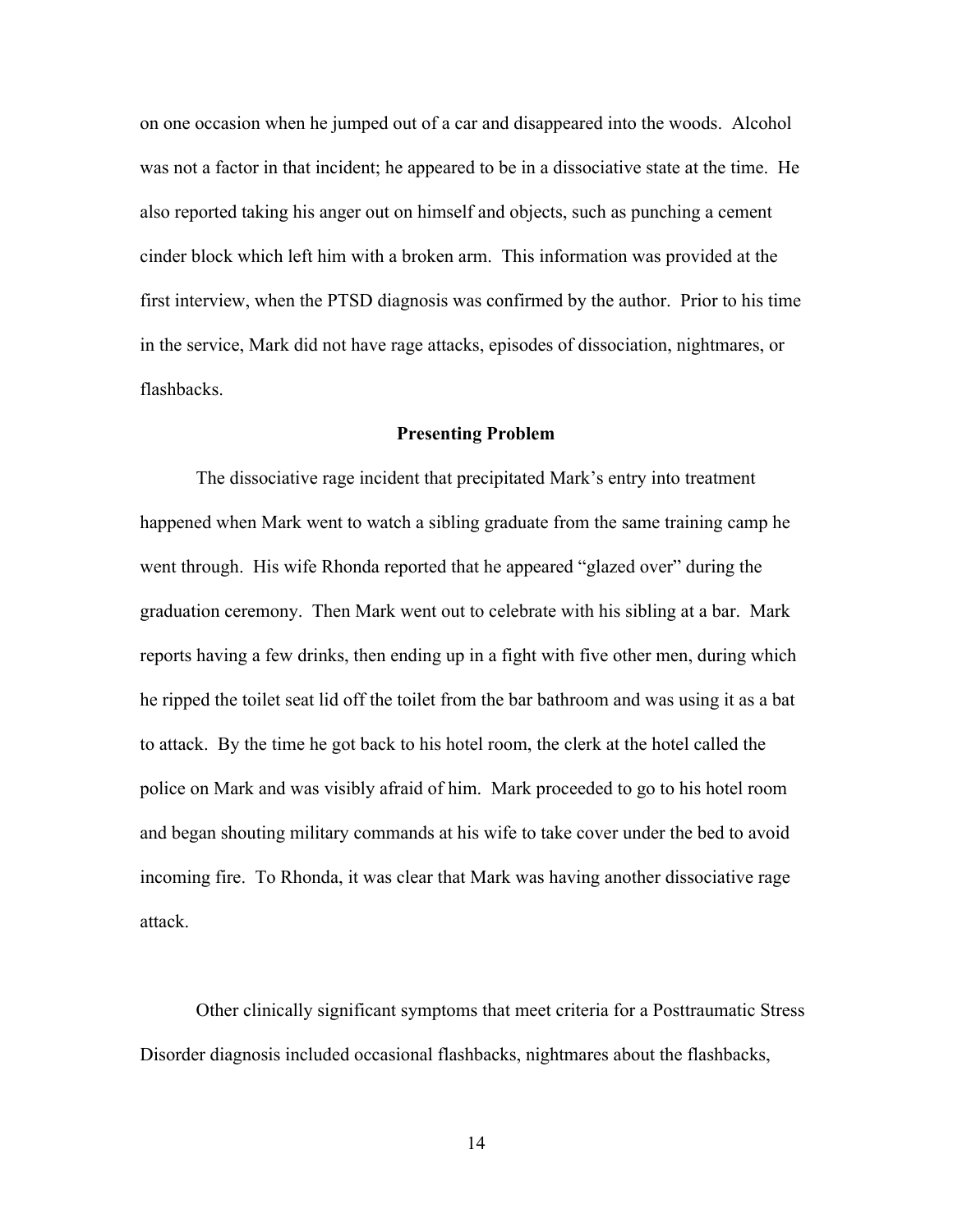triggers such as lights and sirens from ambulances, and fireworks exploding. Certain vibrations would also cause a startle response, and movies like the film "Jarhead" about the psychological endurance test of being at war in a desert elicited helpless feelings. Mark stated that he was unable to finish watching that film. Mark also reported poor concentration and inability to focus. Mark said that when he tried to concentrate, he felt overwhelmed and could not focus. At the time of treatment, he was working on completing his Bachelor's degree while also working full time in his family business.

#### **Course of Treatment**

Mark was seen a total of six sessions. Mark's wife Rhonda sat in on the first session and provided her perspective on Mark's personal history. This was helpful since she knew him prior to his deployment. Sessions two, three, and four were Comprehensive Resource Model sessions lasting 60 minutes; one session lasted 75 minutes. Sessions five and six are also described, and a two year follow-up interview was conducted via video conference.

## *Sessions One & Two*

The first session consisted of completing the pre-test questionnaires, history taking, and introduction to Comprehensive Resource Model by experiencing a partial Resource Energy Grid. Mark responded well, and appeared to understand the benefit of what was happening. He reported feeling less anxiety, even with only five to ten minutes on his Resource Grid eye position. During the second session, a complete Resource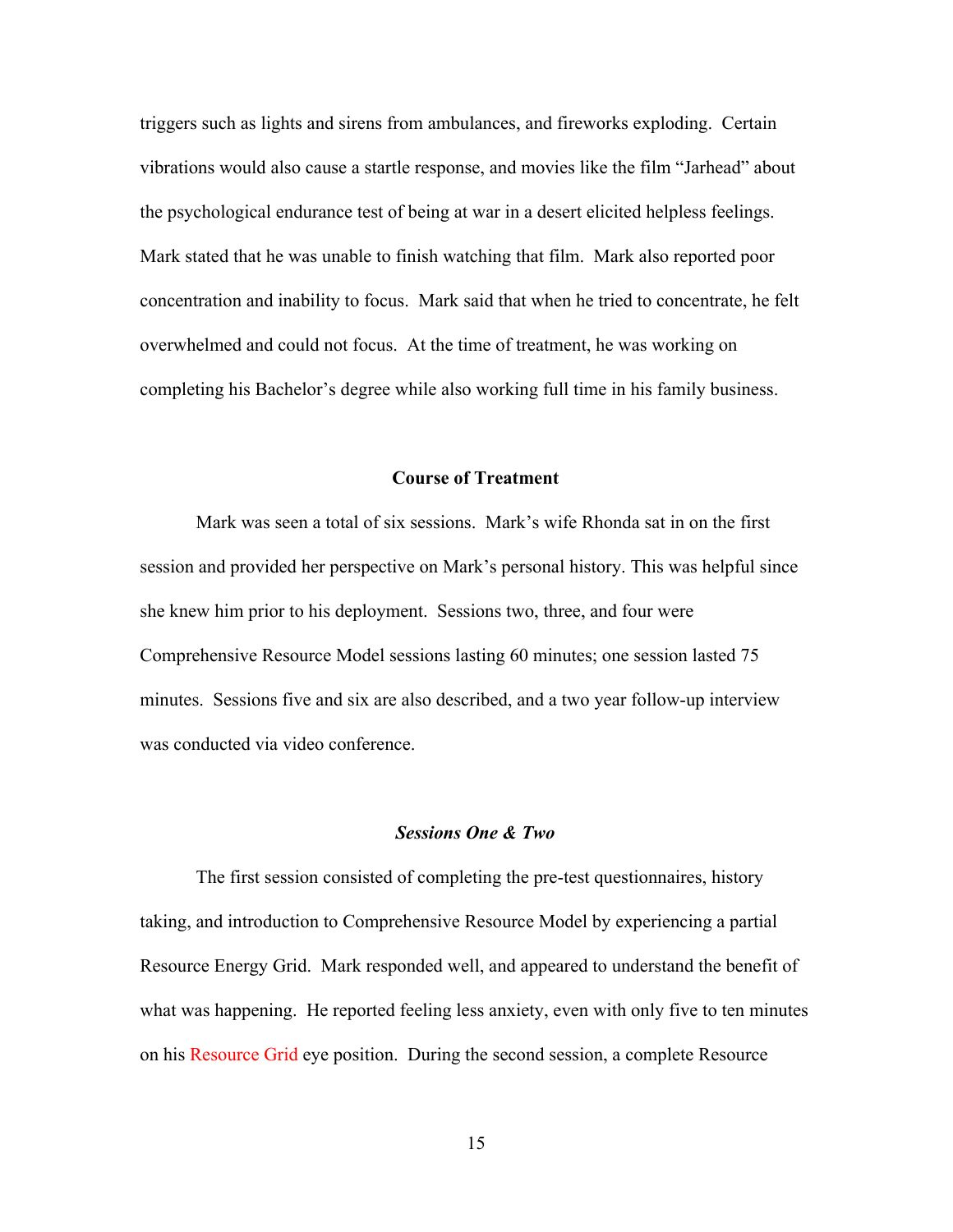Energy Grid was used and paired with the corresponding eye position. From there, Mark reprocessed the worst experience of his time in the military. While en route to his destination, Mark was in a foreign developing country and he went out with his comrades who became intoxicated. The group attracted the attention of some organized crime members who, it appeared, were determined to make sure these soldiers did not make it home. Mark felt certain they would all be executed and appeared to have good reason to believe this. The experience lasted an entire night. During his reprocessing, Mark reported feeling many sensations in his brain. At one point he stated "It feels like someone is touching behind my eyes." He reprocessed these events and by the end of the session reported his level of distress as neutral on the Subjective Units of Disturbance (SUD) scale. At the following session, Mark reported zero SUD level of disturbance for this incident, and he also reported feeling really good after the first session.

#### *Session Three*

At times, the Comprehensive Resource Model clinician must determine which tool to use during the session, such as using a Resource Energy Grid or just a resource eye position, which is an eye position that anchors the felt sense of connection to any type of resource through somatic felt sense of that connection. During the third session, Mark worked on memories that became triggered when he attended his sibling's boot camp graduation. Seeing his brother's accommodations brought his own experiences back which he described as difficult and overwhelming. Being picked on by an older soldier until he finally stood up for himself, along with some physically threatening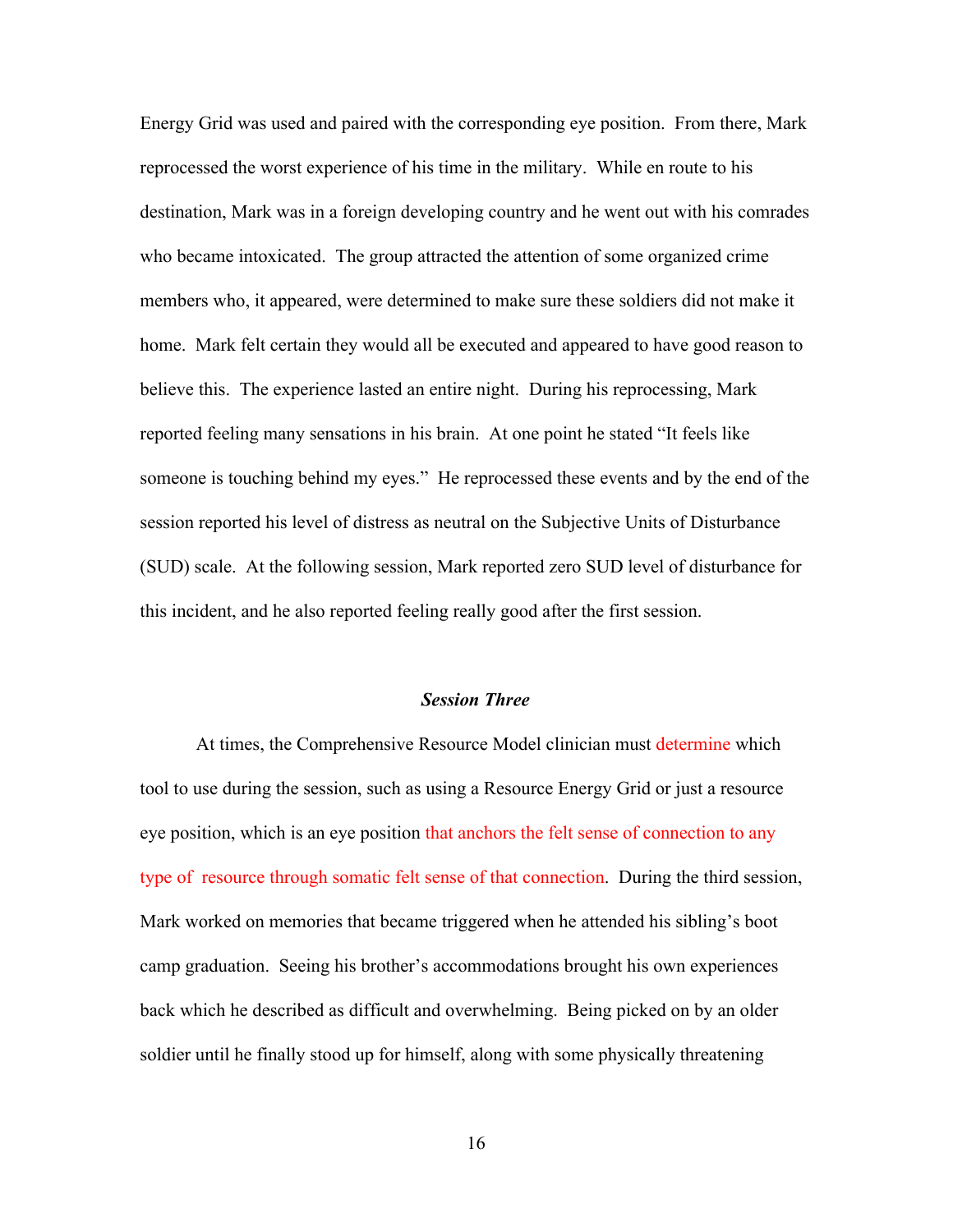moments administered by his drill sergeant, and a humiliating moment on the shooting range made Mark feel jittery in his heart with SUD level of six or seven. Reprocessing was done from his resource eye position (in this case where Mark felt grounded and centered in one area of the body) and SUD level went to zero. In this instance, a Resource Energy Grid was not used because Mark was already significantly activated; to stop and build a grid might have interrupted his process. This author/clinician thought Mark would be able to process adequately without it for this session and indeed that turned out to be the result. This is an issue of using one's experience and clinical judgment. This develops from client attunement, observation, and the clinician's best educated guess as to the outcome of applying a particular intervention.

#### *Session Four*

For his fourth session, Mark wanted to reprocess a memory which he had previously reported was his second worst life experience. A Resource Energy Grid was used for this session. This incident happened after returning from deployment. Mark's father experienced a life threatening injury (severe burns) while working in the family business. Mark had to take him to the hospital where he was placed in the Intensive Care Unit. SUD level was ten and Mark felt distressed in his chest and throat. Mark reported he had nightmares and flashbacks on the night of the incident. Mark successfully reprocessed his shock, sadness, and feelings of helplessness. He reported feeling neutral at the end, with SUD of zero.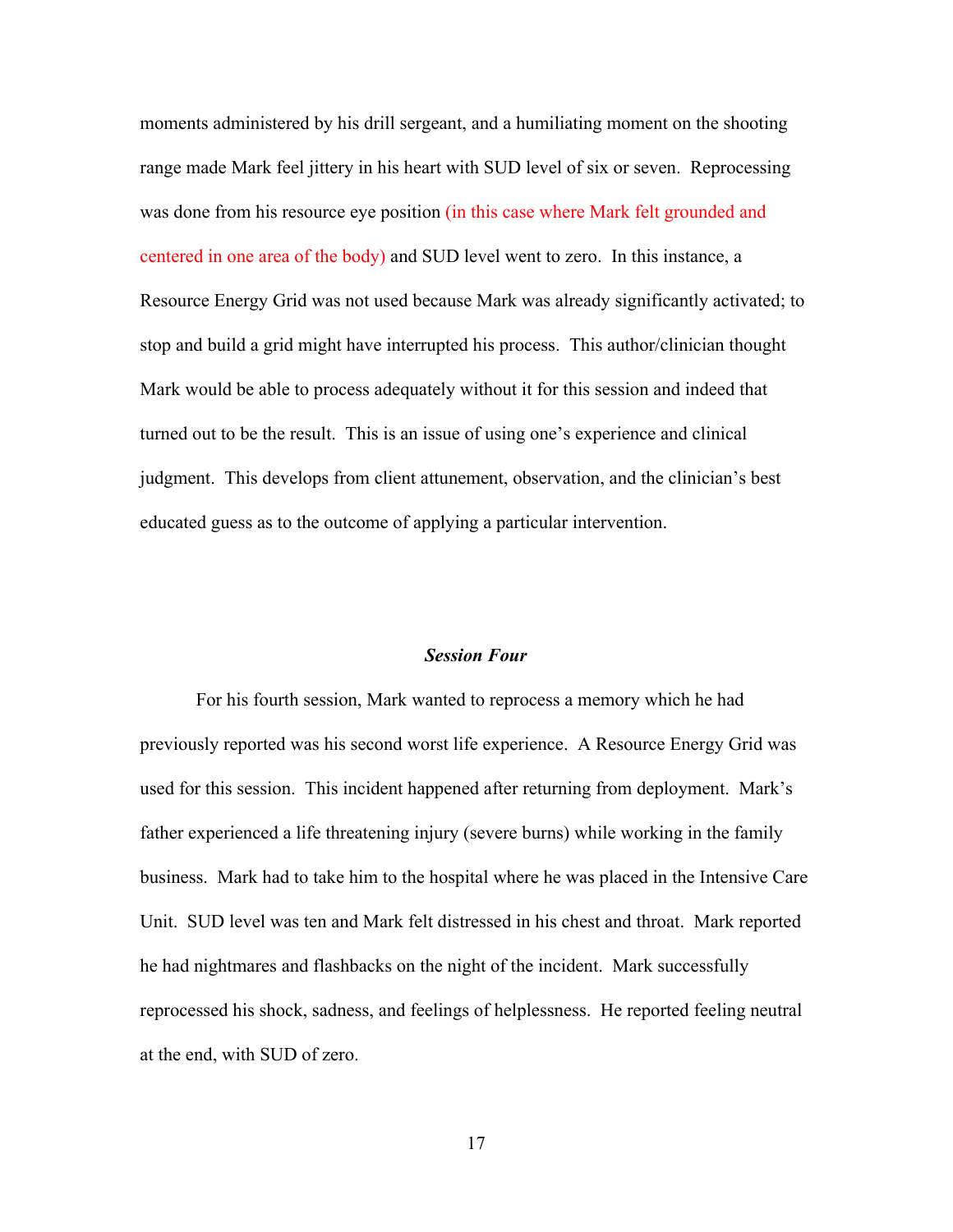#### *Session Five*

At the fifth session, Mark completed his post treatment questionnaire. He reported he was feeling so good that he cancelled his psychiatric evaluation which he had scheduled after his dissociative incident. There was one more disturbing memory Mark wanted to work on. An RPG (rocket propelled grenade) exploded twenty-five feet from him, which left him with partial hearing loss. Because Mark's eyes kept returning to the same spot while recalling this event, this "activation" eye position was used as an anchor from which to do the processing work. It may have been the same direction he was oriented towards at the moment of explosion. In similar work with police and military, it appears there is sometimes a correlation between where the client is looking at the time of physical or psychological injury and the eye position that unlocks trauma reprocessing. Often where the individual was looking at the moment of incident becomes the eye position essential for healing. In the desert, the enemy used water, and when it evaporated, the RPG's would detonate. Mark reprocessed this incident with incredible detail, recalling second by second what happened and how he felt physically, emotionally, and intellectually. At the end of his reprocessing, he was asked to bring up the image and said "it feels separate, detached." Mark left the service with permanent partial hearing loss in one hear (most likely from this incident). Mark stated that these explosions were so commonplace, he did not even report it.

## *Session Six*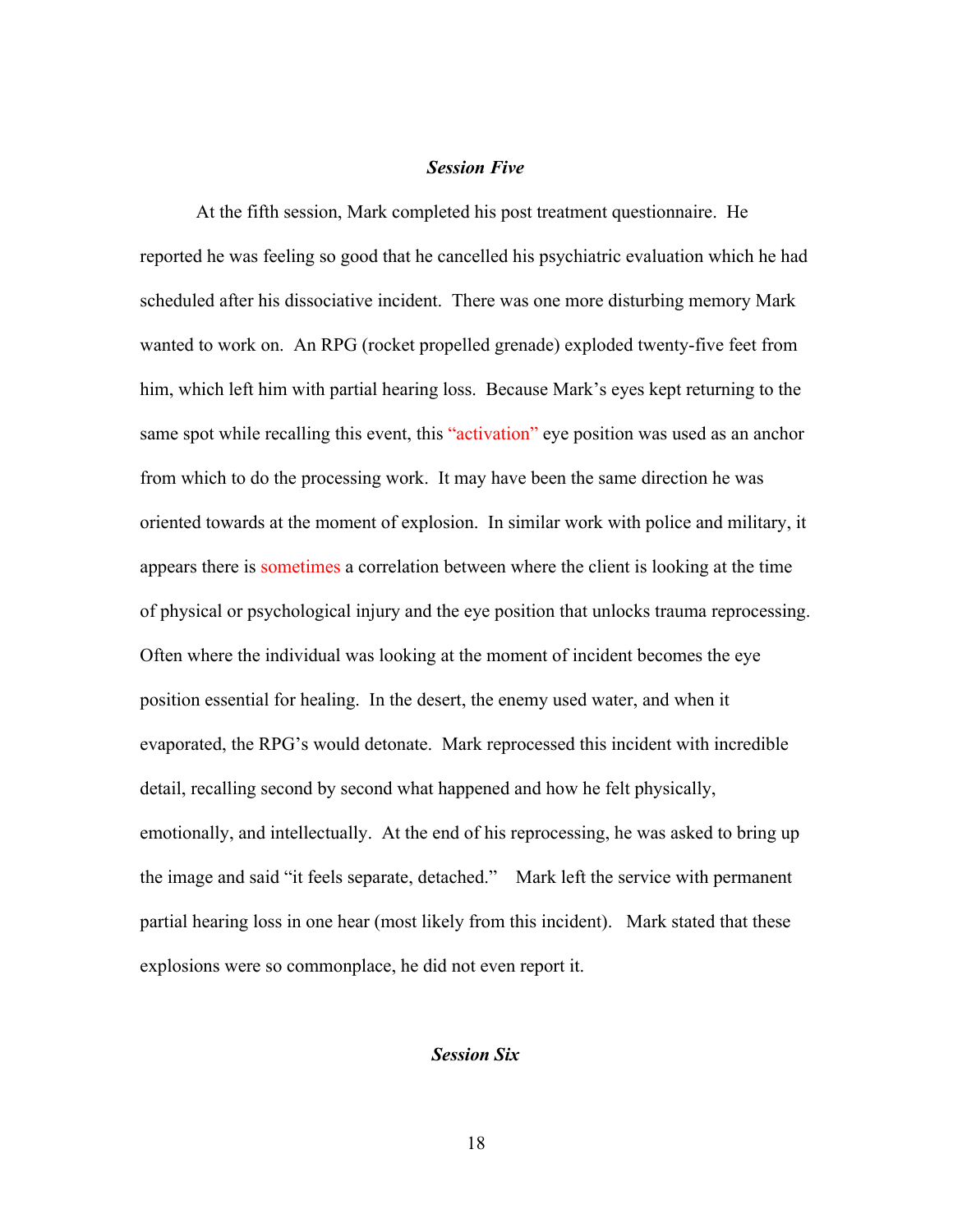At the sixth and final session, Mark reported no distress when he brought up the thought of RPG's, explosions, or his time in the service. He discussed a tumultuous romantic relationship while in the service with another service member, but felt that he had successfully worked through those issues on his own as evidenced by his ability to completely trust his wife Rhonda. He reported that the Comprehensive Resource Model sessions had the effect of resetting his stress threshold. "Little things used to make me nuts and stress me out to the point that I can't sleep or work and then I'd drink in excess." Mark stated that he felt he returned to his pre-deployment personality. He added that prior to this treatment, he drank between three to six beers each night on weekdays, and could consume either an entire bottle of hard liquor (whiskey) on weekend nights, or three bottles of wine. He stated he stopped all on his own, and his last drink was three beers the previous weekend while at a wedding, but prior to that he consumed no alcohol for two weeks. In hindsight, it appears he was self-medicating his PTSD symptoms. Substance abuse becomes a common coping skill for too many veterans with untreated PTSD. Mark appeared to be a reliable self-reporter; it seemed he self-disclosed this information because he was amazed by his own transformation.

#### **Results**

The PDS measures re-experiencing symptoms, avoidance symptoms, arousal symptoms, and level of impairment in functioning. The number of self-reported PTSD symptoms decreased immediately after treatment, followed by a small increase of symptoms at the two year follow up assessment (Table 1).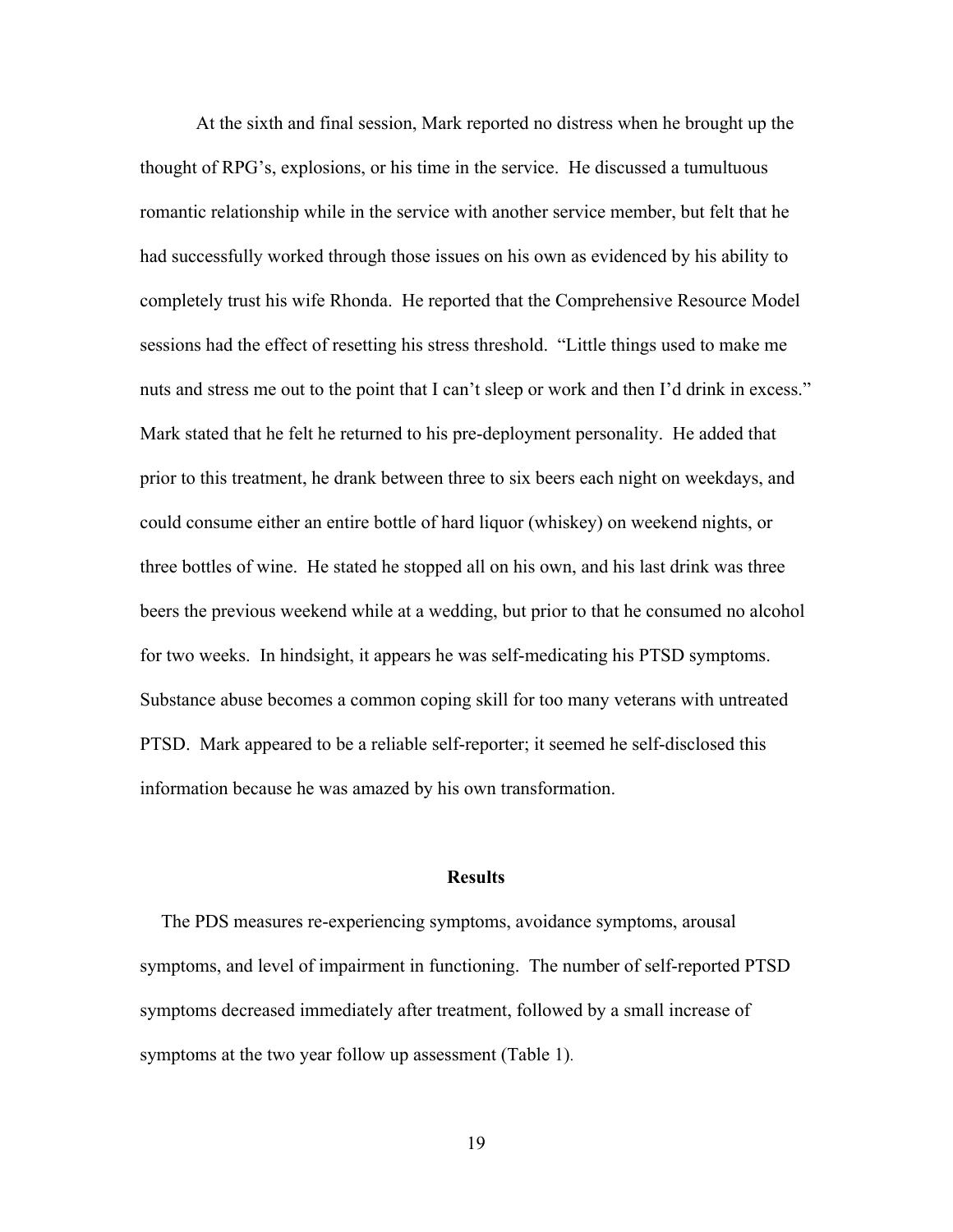# **Posttraumatic Stress Diagnostic Scale (PDS) Results Table 1**

| <b>Time Frame</b>  | <b>Number of Symptoms</b> | <b>Symptom Severity</b> | <b>Level of Impairment</b> |
|--------------------|---------------------------|-------------------------|----------------------------|
|                    | Endorsed (0-17)           | <b>Scale (0-51)</b>     | in Functioning             |
|                    |                           |                         |                            |
| Pre-Treatment      | 17                        | 30 Moderate to Severe   | 9 Severe                   |
| Post-Treatment     | 1                         | 1 Mild                  | 0 No Impairment            |
| Two Year Follow Up | 7                         | 10 Mild                 | 4 Moderate                 |
|                    |                           |                         |                            |

Mark's HADS scores are shown below. There was a definite decrease from pre to post treatment, however, while still in the Normal range, the two year follow up scores display some increase from the Post-Treatment scores, especially in the anxiety category (Table 2).

# **Hospital Anxiety and Depression Scale (HADS) Results Table 2**

| <b>Time Frame</b>  | <b>Depression</b> | <b>Anxiety</b> |
|--------------------|-------------------|----------------|
|                    |                   |                |
| Pre-Treatment      | Normal (6)        | Abnormal (12)  |
| Post-Treatment     | Normal (1)        | Normal (3)     |
|                    |                   |                |
| Two Year Follow Up | Normal (5)        | Normal (6)     |
|                    |                   |                |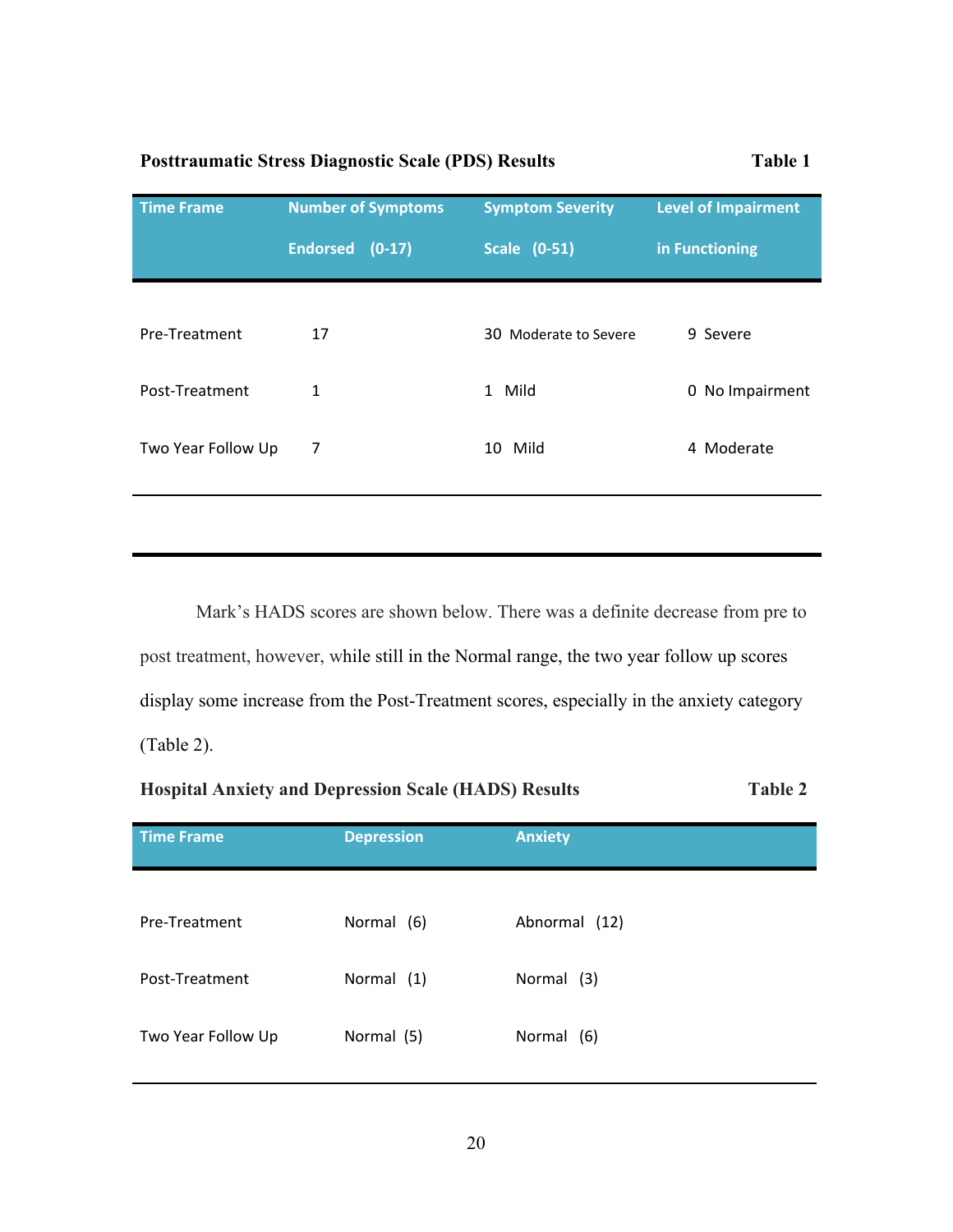Regarding the CGI improvement scale, at the time of the post-treatment questionnaire, the clinician/author rated Mark as 1-significantly improved. At the time of the two year follow up clinical interview, the clinician/author again rated Mark as 1-significantly improved.

#### **Discussion**

During the two year follow-up clinical interview, Mark reported that he had not had any nightmares, flashbacks, rage attacks, or dissociative episodes in the two years since his treatment. Mark stated that he does think about his military service frequently because he lives in a community with a high population of military personnel. He moved his family business to a new area due to lower cost of commercial real estate. When exploring the questionnaire answers during the two year follow-up interview, Mark was asked why he felt slowed down or unable to concentrate. He replied that his baby just began sleeping through the night, and he has not been to the gym to exercise in a year. He said he felt "overwhelmed with things—probably from taking on too much." Mark elaborated that all of his current stressors have to do with his work running a small family business in which the following responsibilities fall on him: customer service, sales, operations, developing new products, repairing machinery, and completing building renovations. Mark said the only PTSD related symptom that remained is his reaction to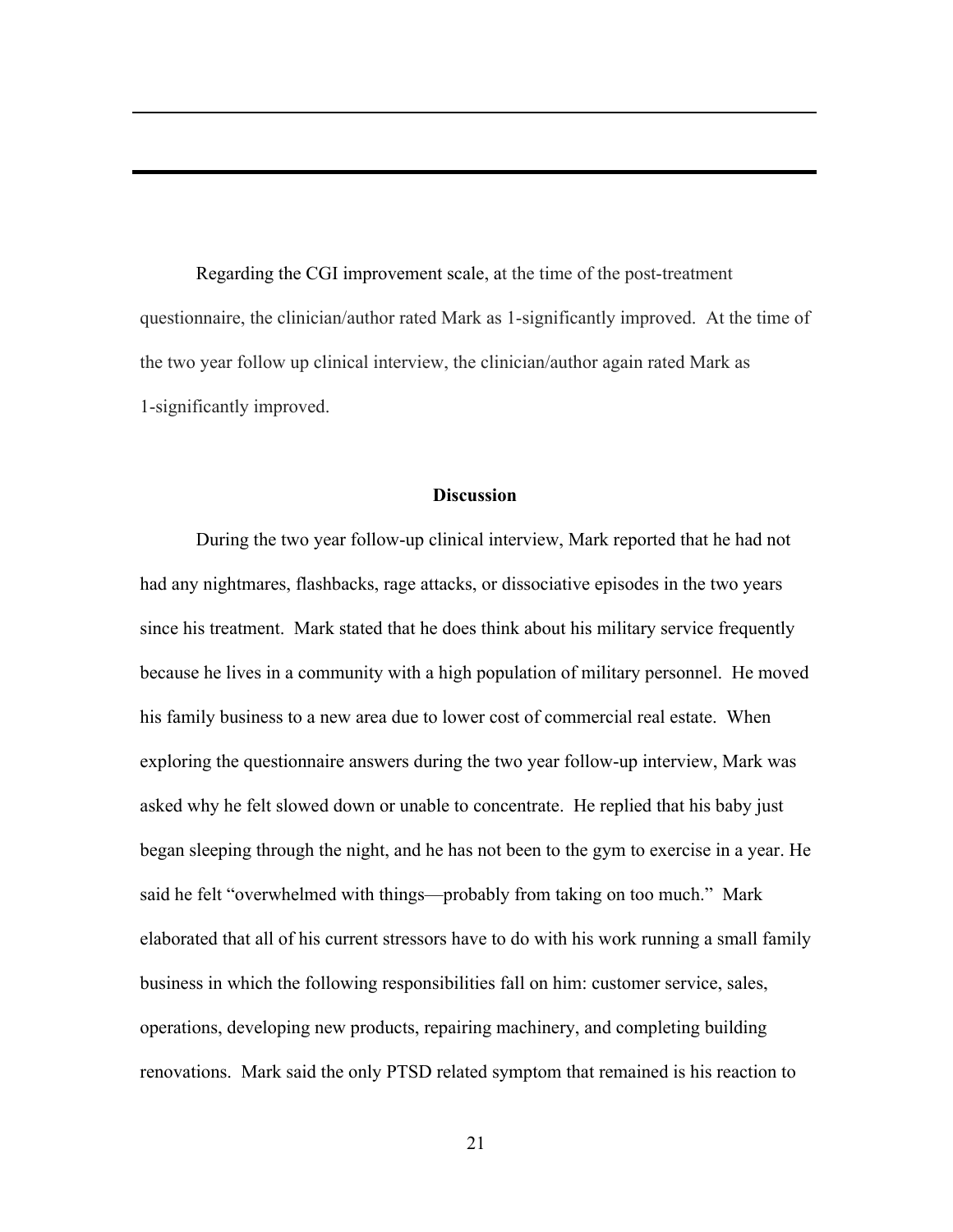fireworks, which happen daily where he lives, even on a Tuesday evening in February. Mark explained that when he can see the fireworks he is fine, but when he cannot see them, his heart rate elevates. The elevated heart rate happens an average of once per week, since residents of Mark's neighborhood enjoy fireworks year round. He stated for the most part he has gotten used to it and he appeared to be enjoying life in his new community. Appendix A shows post-treatment follow-up commentary from Mark's wife Rhonda, which provides more information and an additional perspective on Mark's functioning.

Mark's hyperarousal to fireworks epitomizes Robert Scaer's claim that procedural memories encode information and skills necessary for survival. For soldiers in theater, explosive noises can mean death, and even though Mark is consciously aware that fireworks happening nearby are not life threatening, his heart rate still elevates. Mark might benefit from some addition sessions with the goal of decreasing hypersensitivity to explosive noises.

#### **Conclusion**

The Comprehensive Resource Model is an effective way to treat military PTSD, even in complicated cases with severe dissociation like Mark presented with. The small increase in symptoms measured by the assessment tools PDS and HADS appear to be from family and work related stressors, not prior PTSD symptoms, with the exception of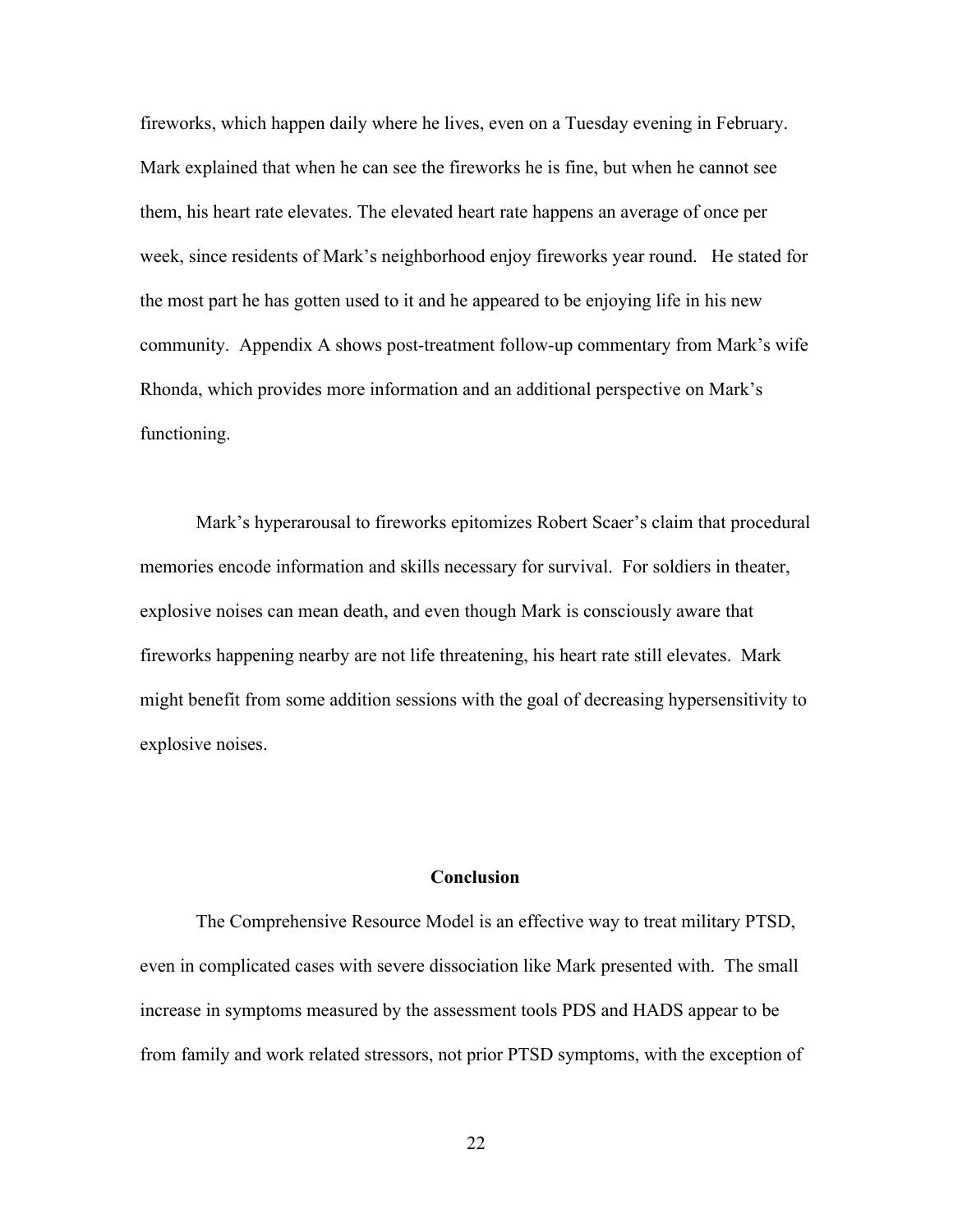loud noises described above. One benefit of the single subject design model is that the researcher can review answers with the subject in detail and ask "What was on your mind when you checked that answer?" and gather more relevant information that might not be obtainable with a larger sample size. However, n=1 is an extremely limited sample size. Could there be other reasons why Mark's symptoms appeared to be eliminated? Due to the severity and persistence of his dissociative episodes, it is unlikely that they stopped due to extinction or the passing of time. Therefore, the Comprehensive Resource Model should be explored by other clinicians and researchers looking to treat complex PTSD especially when dissociative symptoms are present.

#### **References**

Clinical Global Impressions (CGI) Scale [http://www.psychiatrictimes.com/clinical-](http://www.psychiatrictimes.com/clinical-%20%20%20%20%20%20%20%20%20%20%20%20%20%20%20%20%20scales-clinical-global-impressions-scale-cgi/clinical-scales-clinical-global-impressions-scale-cgi/clinical-global-impressions-scale-cgi)

[scales-clinical-global-impressions-scale-cgi/clinical-scales-clinical-global-impressions](http://www.psychiatrictimes.com/clinical-%20%20%20%20%20%20%20%20%20%20%20%20%20%20%20%20%20scales-clinical-global-impressions-scale-cgi/clinical-scales-clinical-global-impressions-scale-cgi/clinical-global-impressions-scale-cgi)

[-scale-cgi/clinical-global-impressions-scale-cgi](http://www.psychiatrictimes.com/clinical-%20%20%20%20%20%20%20%20%20%20%20%20%20%20%20%20%20scales-clinical-global-impressions-scale-cgi/clinical-scales-clinical-global-impressions-scale-cgi/clinical-global-impressions-scale-cgi)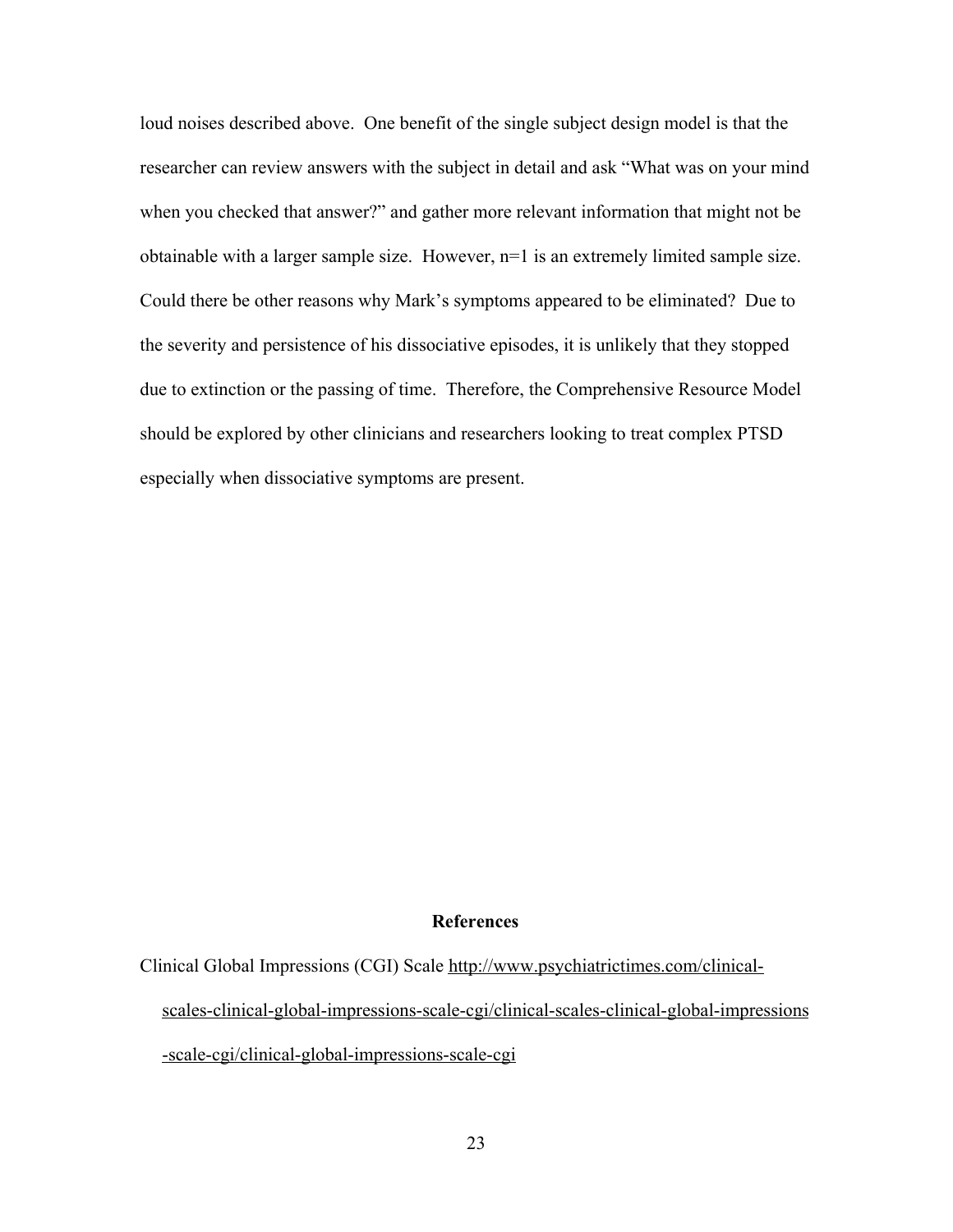Corrigan F, Grand D. (2013). Brainspotting: Recruiting the midbrain for accessing and healing sensorimotor memories of traumatic activation [Abstract]. *Medical*

*Hypotheses,* 10, 759-766. <http://dx.doi.org/10.1016/j.mehy.2013.03.005>

- Diagnostic and Statistical Manual of Mental Disorders, 5<sup>th</sup> Edition: *DSM 5.* (2013). American Psychiatric Association. pp. 271-280.
- Foa, E. (1995). *Posttraumatic stress diagnostic scale manual*. Minneapolis, MN: NCS Pearson, Inc.
- Foa, E., Cashman, L., Jaycox, L., & Perry, K. (1997). <http://www.ptsd.va.gov/professional/assessment/adult-sr/pds.asp>
- Grand D. (2010). Retrieved from<https://brainspotting.pro/>Retrieved in 2010.
- Grand D. (2013). *Brainspotting: The revolutionary new therapy for rapid and effective change*. Boulder, CO: Sounds True.
- Grand D, Hildebrand A, Stemmler M. (in press). A preliminary study of the efficacy of Brainspotting – a new therapy approach for the treatment of posttraumatic stress disorder. *Journal for Psychotraumatology, Psychotherapy Science and Psychological Medicine.* Retrieved from the author.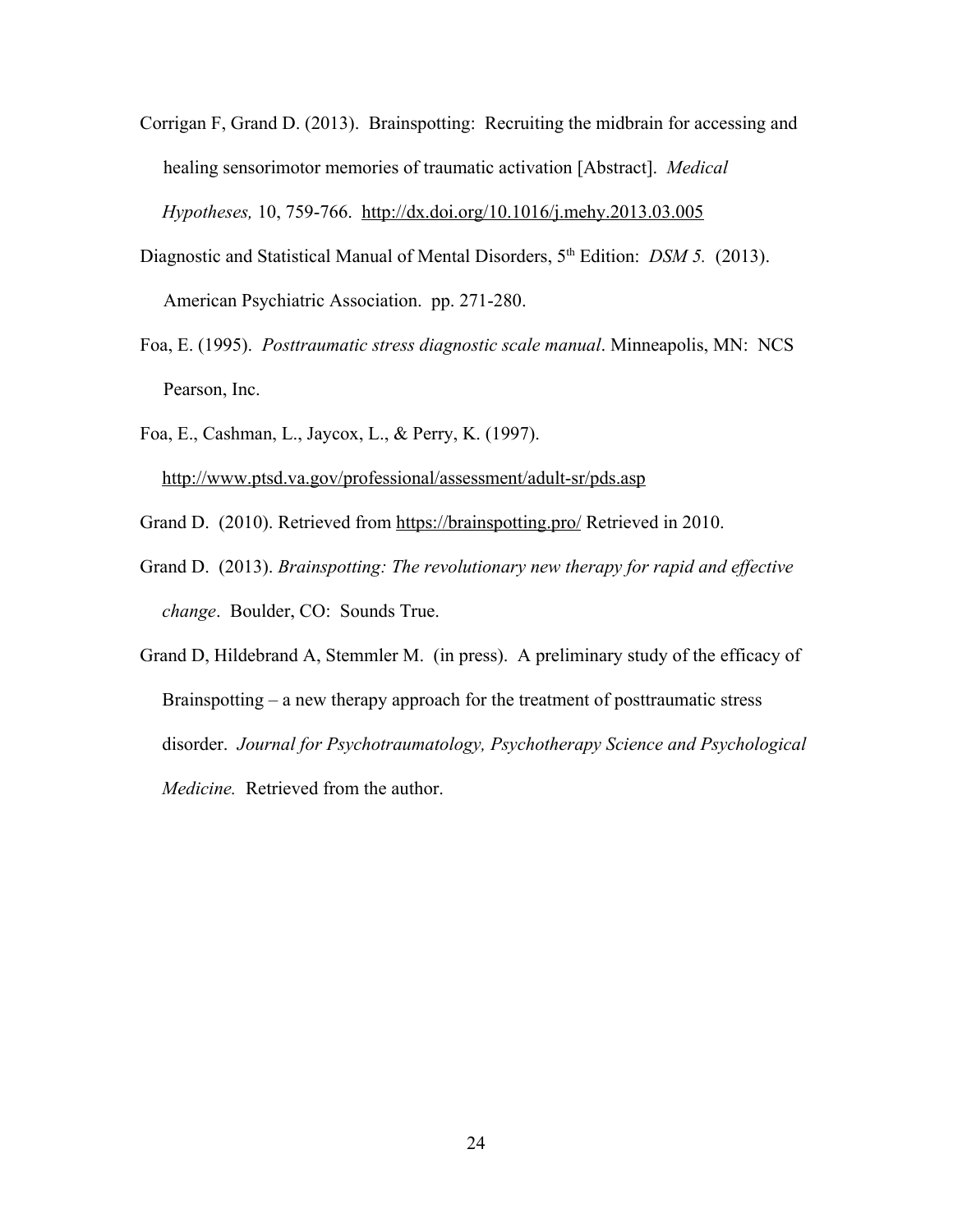- Hospital Anxiety and Depression Scale rating scale scoring sheet retrieved from: [http://www.scalesandmeasures.net/files/files/Hospital%20Anxiety%20and%20Depres](http://www.scalesandmeasures.net/files/files/Hospital%20Anxiety%20and%20Depression%20Scale%20(1983).pdf) [sion%20Scale%20\(1983\).pdf](http://www.scalesandmeasures.net/files/files/Hospital%20Anxiety%20and%20Depression%20Scale%20(1983).pdf)
- Rubin A, Babbie E. (1993). *Research methods for social work.* Pacific Grove, CA: Wadsworth, Inc.
- Scaer, R. (2006)*. The dissociation capsule.* [www.traumasoma.com](http://www.traumasoma.com/)
- Schwarz, L. (2009). *The Comprehensive Resource Model for the treatment of complex PTSD: Training manual.* Retrieved from the author.
- Van der Kolk, B. (2007). [http://www.traumacenter.org/resources/bvdk\\_interview.php](http://www.traumacenter.org/resources/bvdk_interview.php)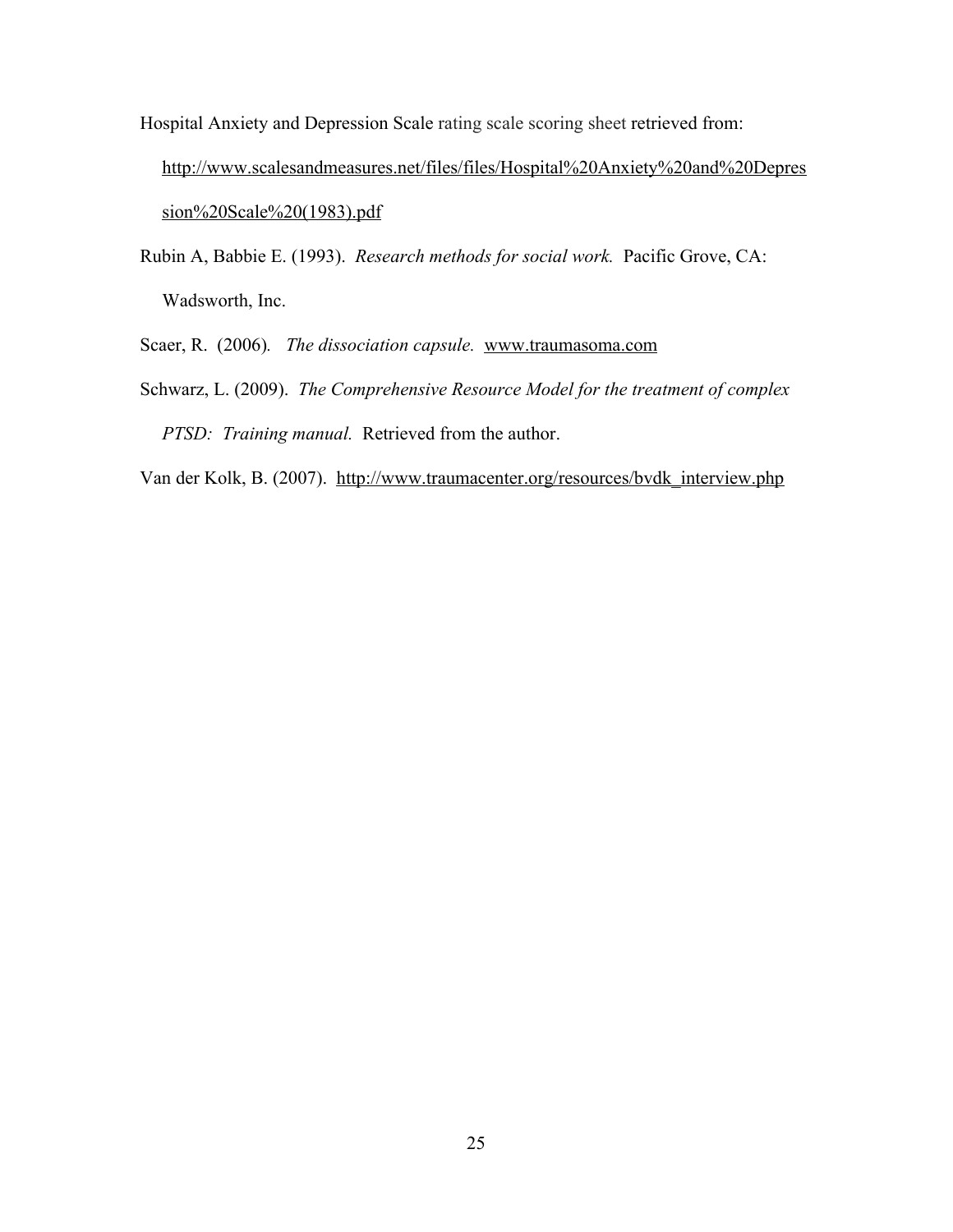## **Appendix A**

#### **Post-Treatment Client Commentary from Rhonda**

 *[Please note that the author had no communication with Rhonda from the time after the first appointment until the two year follow up. Mark's wife, Rhonda, shares her perspective and experiences below.]*

My thoughts on my husband's treatment-

Studying behavioral health, psychology, and being an LCSW still didn't prepare me to watch my husband suffering from the symptoms of PTSD. I knew what he was going through but felt so limited.

I knew that traditional talk therapy was the last thing my husband would participate in and in his desperation he agreed to a psychiatrist- I had my fears as I didn't want to just medicate the problem, I wanted him to process and gain a better understanding of what he was going through. Speaking with a colleague who was trained in EMDR, (a therapy I had success with personally) she recommended/referred me to you. My husband was open to going as it wasn't "talk therapy". I remember praying for some relief for him.

I sat in the first session and heard him share about experiences that he never spoke about; it took everything to hold myself back from tears. I remember him telling me he felt like